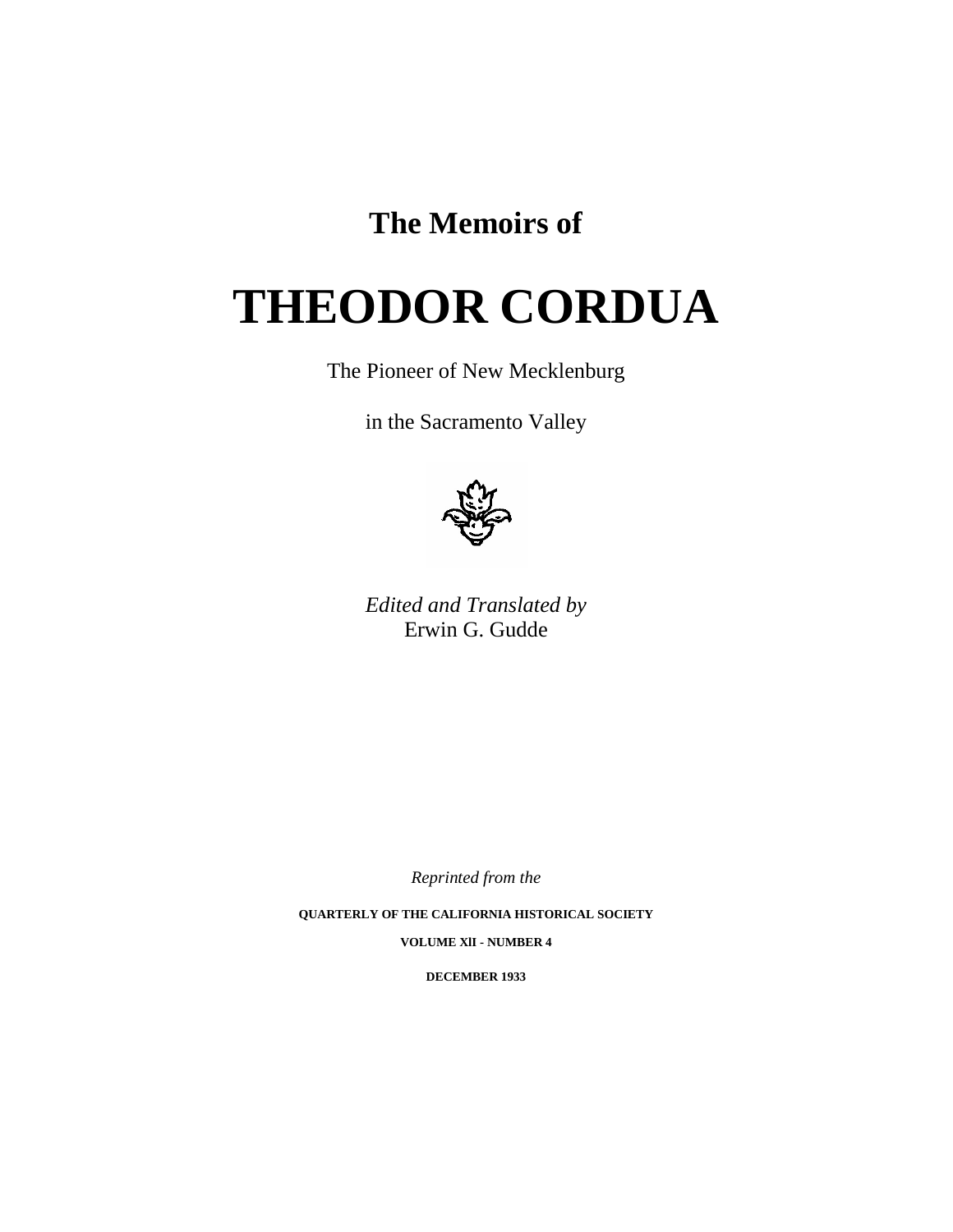

*Reprinted in 2006 by Theodor Cordua's Great great great great grandson Theodor "Ted" Cordua:*

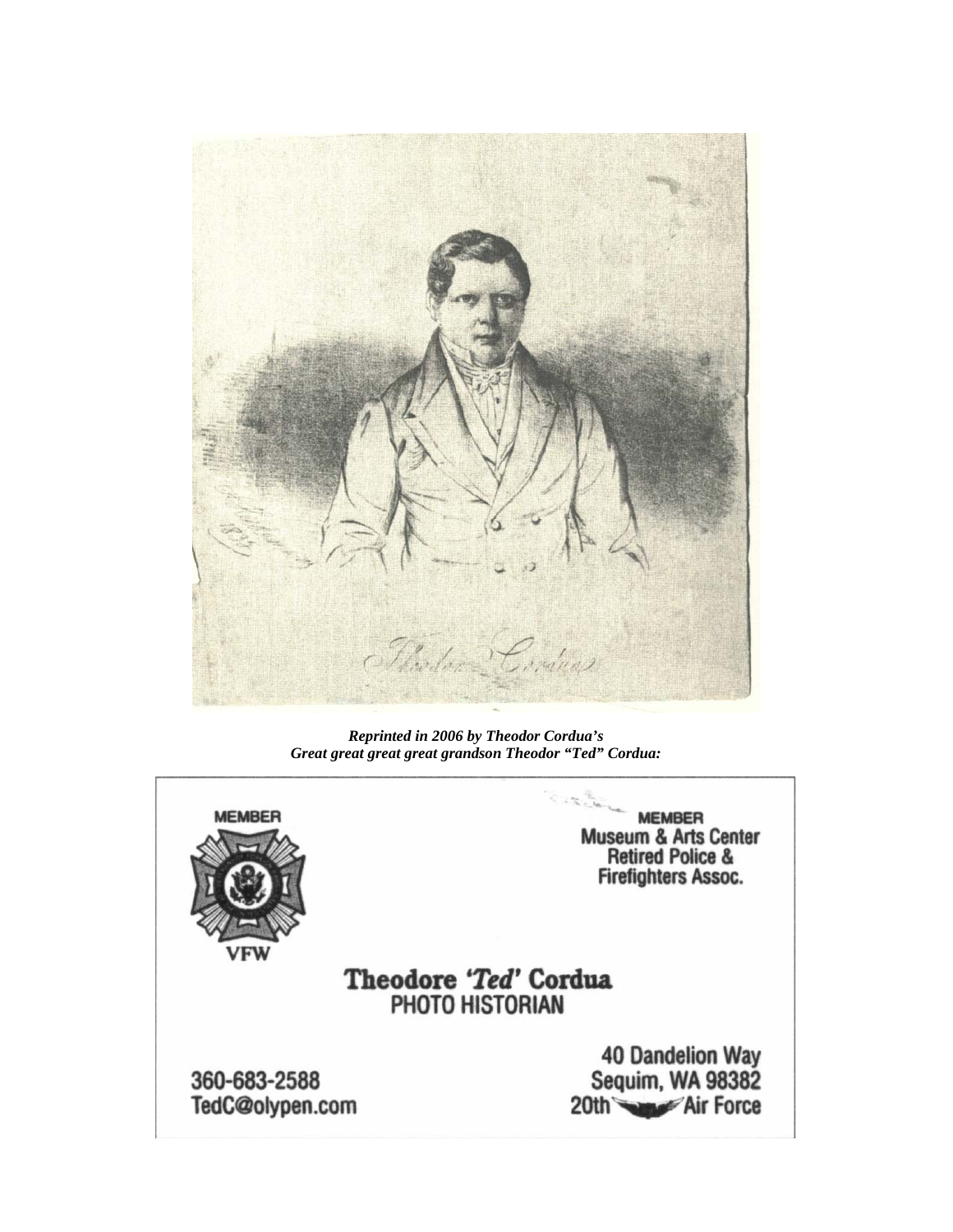### **The Memoirs of**

# **Theodor Cordua**

**THE PIONEER OF NEW MECKLENBURG IN THE SACRAMENTO VALLEY** 

*Edited and Translated by Erwin G. Gudde* 

### **INTRODUCTION**

IIILE there is no dearth of diaries and memoirs written in the hectic years following the discovery of gold, we have only few contemporary sources which give us a glimpse of the history of California during the period preceding this event. I was therefore rather pleased when I accidentally discovered that the memoirs of Theodor Cordua, the first settler in the Sacramento Valley north of Sutter's establishment, were still in the possession of Cordua's family in Germany. Through the kind efforts of Frau Laura Cordua, a niece of the pioneer, I secured the permission of her family to translate and publish the manuscript. The following account of Cordua's life and fortunes in California forms the tenth chapter of his highly interesting autobiography which I hope to publish in the near future. W

Theodor Cordua was born on the 23rd of October, 1796, on his father's estate, "Wardow," near Laage in Mecklenburg. His family was probably of Spanish descent, having settled in Northern Germany in the Sixteenth or Seventeenth Century.

As a boy he showed little inclination for his studies and preferred to roam about the fields, dreaming of ocean travel and of adventures in foreign lands. At the age of fourteen he decided to become an apprentice to a retail merchant, for he hoped that the mercantile profession would offer him the best chances to see the world.

After a few dreary years spent as a grocery clerk, Cordua left Germany in November, 1816, and worked his way via Amsterdam and Capetown to Batavia. There he remained three years, first as a clerk to a German merchant, then as an official in the Dutch Colonial service. He returned home in 1819, and left in December of the same year for Paramaribo in Dutch South America. There Cordua established himself as a commission merchant, whose trade soon extended over the whole of Central America. In due course he became very wealthy, but lost his whole fortune in 1841.

After having tried in vain to gain a foothold in the United States he embarked for the Hawaiian Islands. In Honolulu he heard glowing accounts of Sutter's good fortune in California and decided to settle in this new and little known region of Mexico.

After his sad experience during the gold rush he resided in Hawaii for several years, and in 1856 returned to his native land. For some time he entertained the plan of trying his luck in foreign lands a third time by settling on Vancouver Island. But before the project could be realized the restless pioneer closed his eyes forever. He died in Gustrow on the 8th of October, 1857.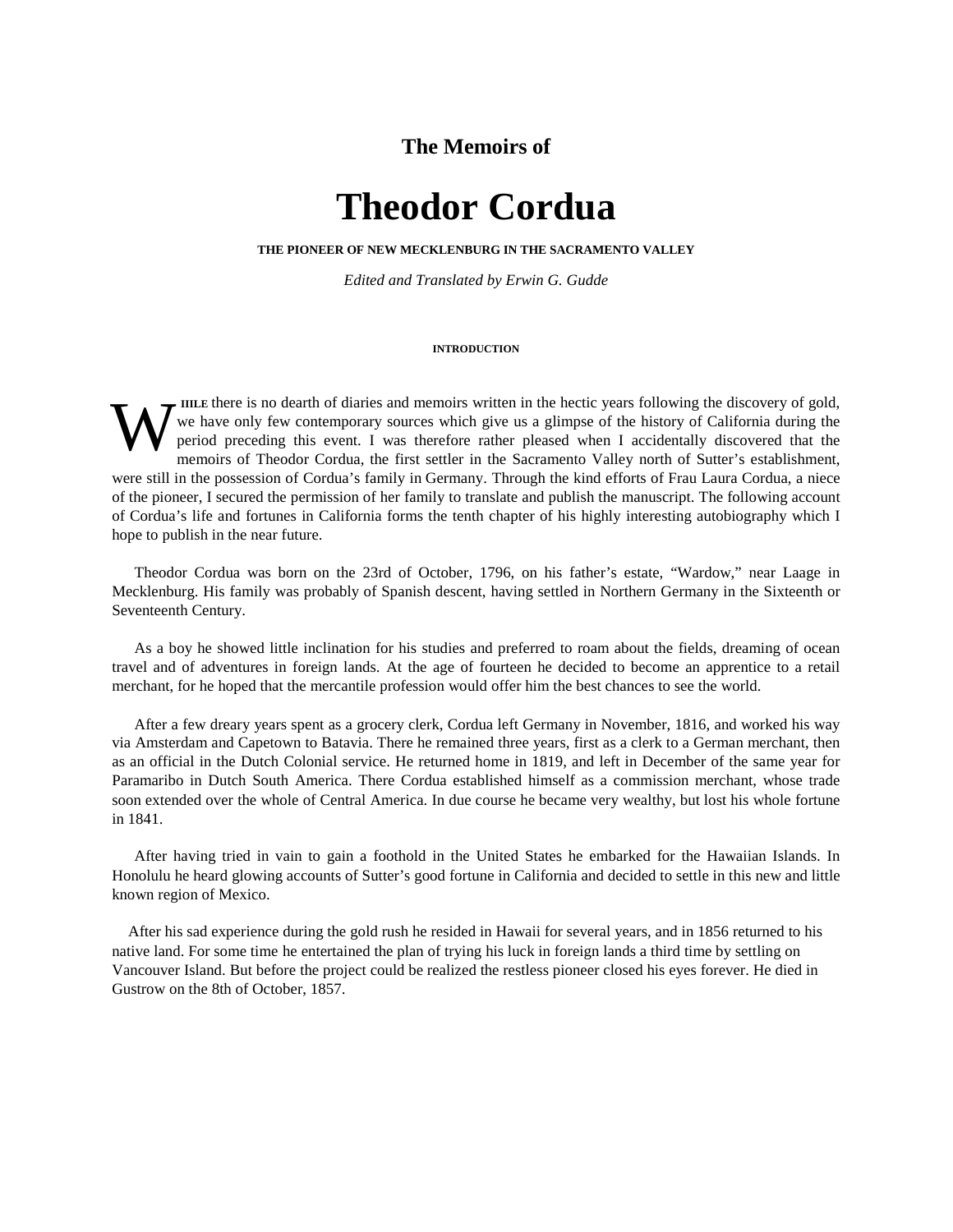### I

### **ARRIVAL IN CALIFORNIA**

In a San Francisco weekly, the *Alta California*, December 1, 1855 (No. 47), the following article appeared:<sup>1</sup>

### HISTORY OF MARYSVILLE

The early settlement of Marysville is a matter of much importance to its correct history, and it is due those whose enterprise opened the way to what is now a flourishing city, that their names, at least, appear as the true Pioneers. In 1841, Theodore Cordua settled in the forks of the Yuba and Feather rivers, where the city now stands, under a lease from Gen. Sutter, running nine years with the privilege of nine more. He remained in person on the property until January, 1849. During this term of nearly eight years, he erected several adobe houses, including his residence, granaries and other out-houses necessary for a ranch. These were at the foot of D and High streets, where a portion of the adobe walls are still standing. Cordua had from 3000 to 4000 head of cattle, and about 1000 head of horses—all of which might be termed wild stock, there being no market to justify the pains necessary to tame them. The cattle were only killed for the hide and the tallow, the meat being given to the Indians as far as they could use it.

In October**,** 1848, Charles Covillaud purchased one-half of Cordua's entire interest, being the lease of about two leagues from Sutter, and the Honcut Ranch of seven leagues, which was granted to Cordua by the Mexican Government, l849—the lease and grant joining each other, and also the stock before named. In the spring of 1849, M. C. Nye and William Forster bought the remaining interest of Cordua in the land and stock. In the fall of the same year they sold the interest they had purchased of Cordua to Mr. Covillaud, who then became owner of this vast and valuable ranch. In the latter part of 1849, Mr. Covillaud sold three-fourths of his interest to John Sampson, J. M. Ramirez and Theodore Sicard; and in January, 1850, the town of Marysville was laid off by the four parties in connection, under the name of C. Covillaud & Co.

There were a great variety of opinions as to what should be the name of the embryo city. Some wanted to call it Yubaville, and some deeds were made out in that name. Others wanted to call it "Yuba City," some "Norwich" and some "Sicardora"—that being the favorite of Colonel Perry. While the discussion of the name was pending, a public meeting was called to take into consideration the general interests of the new city. At this meeting, Capt. Edward Power, from St. Louis, proposed to name it after Mrs. Covillaud, who was then the only white lady living on the town plot. Her name being Mary, it was then and there determined that the city should be named MARYSVILLE.—*Marysville Express.*

In general the data in this short history of the origin of the important town of Marysville are correct. Yet several minor mistakes and inaccuracies have crept in which I shall endeavor to correct when the occasion arises.

On the twentieth of May, 1842 (not 1841), I landed safely in Monterey, the residence of the Governor and [the site of] the chief custom house of Upper California. The Governor at that time was Señor Alvarado. All ships which wanted to trade in California had to anchor first at Monterey in order to pay the high duty according to the Mexican tariff. Monterey had a Catholic church and but few streets which were built up entirely. Many streets had only a few houses here and there. There was not yet any pavement nor were there any gates. The whole place looked as if it were yet to become a town. From a distance, however, its two hundred white adobe houses on a gentle slope, surrounded on all sides by proud coniferous forests, made a very interesting and even surprising impression upon me, a northern European who came from the tropics. On the arrival of a ship from Boston or from the Sandwich Islands a ball was usually arranged. All foreigners were invited, and from the surrounding country the rancheros with their families assembled. The dances were similar to ours. *Guadrillos,* waltzes, and *reales* followed one after another. The music was primitive. A wind instrument, the tambourine, the guitar and one violin made up the usual orchestra.

In September, I made a boat trip via Yerba Buena (later San Francisco) to visit Captain Sutter and his Fort of Nova Helvetia in the Sacramento Valley.<sup>2</sup> I conceived the plan of settling there too as a farmer. Before settling, however, I decided to visit the southern part of Upper California. For this purpose I took passage in Yerba Buena on the bark *Don Quijote;* Captain John Paty had recently arrived from the Sandwich Islands to trade his cargo of goods for skins and tallow. All harbors from San Diego to the Bay of San Francisco were visited going and returning. The supercargo usually traveled on horse and announced the arrival of the ship to customers and friends. In the stern of the ship, in front of the cabin staircase, the steerage was like a regular store provided with all kinds of goods. Here

<sup>1</sup> **Reprinted from the** *Daily Alto California,* **Nov. 28, 1835, Vol. IV, No. 298.**

<sup>2</sup> **Sutter had estabbshed his famous settlement in 1839.**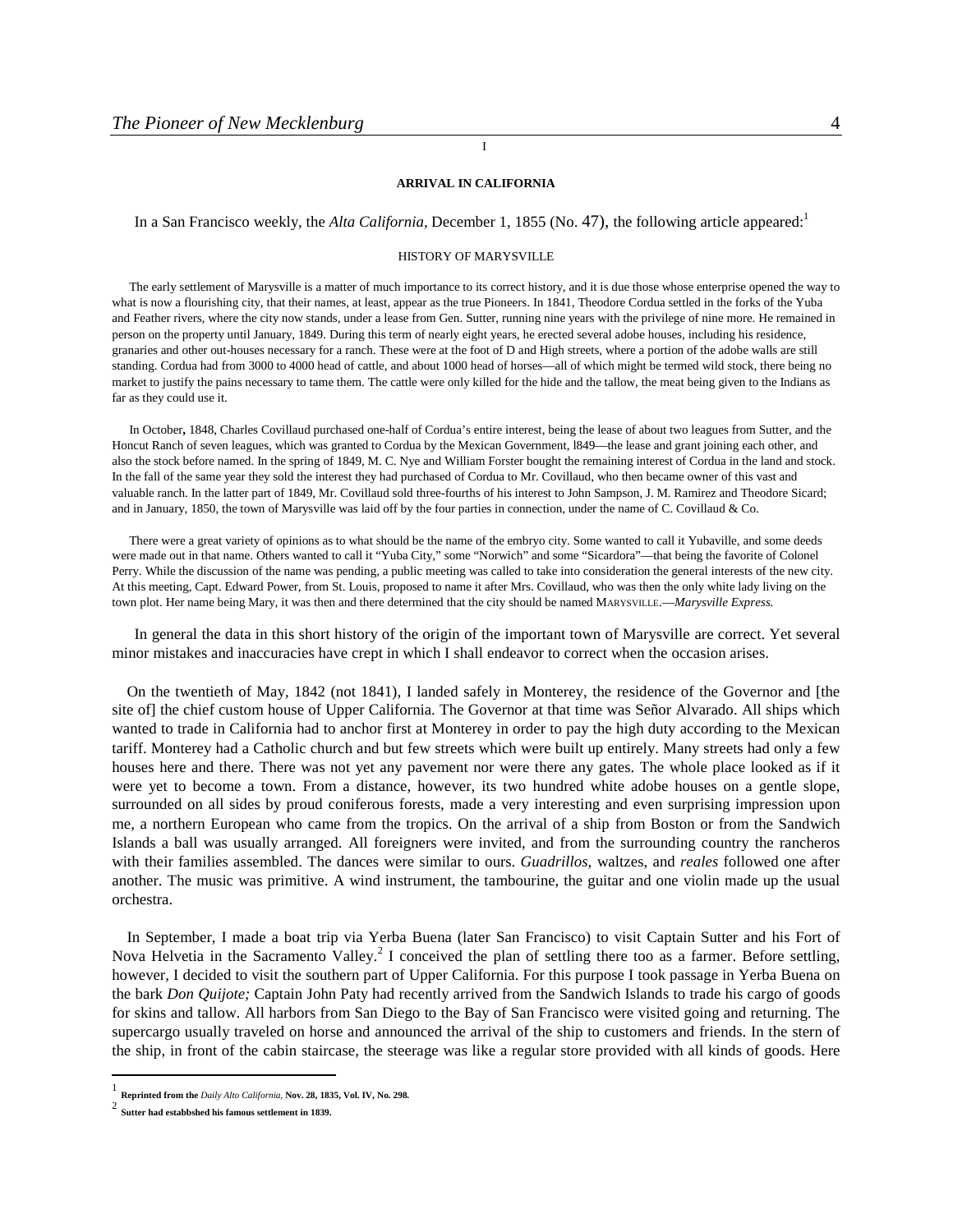-

### 5 *The Memoirs of Theodor Cordua*

one could make purchases, retail and wholesale, according to one's wishes. As soon as the anchor had been cast in the harbor, the prospective customers came aboard so that at times a regular little fair was improvised. Captain Paty had his wife and son with him. The supercargo, in whose veins flowed Hawaiian blood, was Mr. William Davis of Honolulu, a good business man and a pleasant companion. During the trip, however, he was too busy to be much in our company.

From the Bay of San Francisco we first visited Monterey. Here we had an opportunity to witness the cruel entertainment, which is rather popular in California, of a fight between a large grizzly bear of about six hundred pounds and a spirited steer of about twice the size. in a circular enclosure a fore-leg of one animal was tied to that of the other by a rope 20 yards long. As soon as the steer saw the bear and felt that the latter was hindering it from moving about freely, it rushed toward the poor grizzly and ran his horns into the bear's ribs. After many such violent thrusts, the bear finally clutched its great paws around the neck of the steer and embraced it so tightly that the bull could not move and showed its fear by frantic bellows. Frequently the bull is strangled in this manner while the bear clings to its neck with its entrails dangling. The two animals participating in the fight we observed, were still alive after a struggle of two hours, although they were mortally wounded. The butcher gave them the death-blow with his knife.

From Monterey we traveled to Santa Barbara, a city of about two thousand inhabitants, and at that time the most beautiful in California. It is the residence of the bishop, situated not far from the sea, in a valley whose background is formed by high mountains. At the foot of these mountains bubble several hot springs. Even at that time it was the residence of several English and American families, who did everything in their power to make the stay of a stranger in Santa Barbara as pleasant as possible. Here, I had the pleasure of attending a wedding in one of the most prominent families in California. The marriage was solemnized in the beautiful church. On the way home all the guests, who had been at the nuptials, accompanied the bridal couple. The young husband, escorting his wife, threw handsful of dollars from time to time among the children following the procession, as the custom demanded. In this manner more than one hundred dollars were given away. Every one who married, whether rich or poor, had to make a similar sacrifice according to his means. I have not been able to learn how this custom originated. The procession went back to the home of the parents-in-law of the husband where the wedding feast was served, followed by a fandango. Fandango here is not a single dance, but music and dancing in general. Every once in a while the ladies would throw an egg filled with eau de cologne at the young gentlemen they favored. Every throw which hit the mark increased the joy and the laughter. Besides that all kinds of jokes were played, especially such as would embarrass the young couple. A celebration like this lasted sometimes for a week or a fortnight.

From Santa Barbara we visited San Pedro. This harbor is situated about twenty English miles from the Pueblo de Los Angeles, in a charming valley with brooks which flow constantly and irrigate all the gardens of the place. Pueblo de Los Angeles, at that time the largest city in California with about twenty-five hundred inhabitants, appeared to be a garden.<sup>3</sup> Nearly every house was surrounded by vineyards and fruit trees. These gardens were open to every known foreigner. We were in Los Angeles at the time when all fruits were ripe. The trees, especially the peach, were almost breaking under their burden. In the garden of an old Frenchman<sup>4</sup> I saw ripe oranges. I enjoyed the delicious grapes, the delicate pears, figs, and peaches Although I daily ate many fruits I always remained in good health. Dysentery, which is so common in my home country in the fall, is not known here at all. In southern Upper California only a few valleys are suited for the cultivation of wheat, corn, and vegetables. As it does not rain here very often there is no agriculture to speak of, except where artificial irrigation is possible. But everywhere in the whole of southern Upper California, in the mountains as well as on the plains and in the valleys, cattle, horses, and sheep are raised with great success. The cattle are nearly always fat in July, but they often suffer a want of food from November to February because the first rains in the fall spoil the old dry grass and the young grass grows but slowly. Since this part of Upper California was the first to be settled one could find here, at my time, numerous and

<sup>3</sup> **Cordua probably meant the outlying settlements. In old pictures Los Angeles looks like a rather bleak town.**

<sup>4</sup> **Undoubtedly Jean Louis Vignes, or "Don Lois," a French cooper and distiller who had come to California via Honolulu in 1831. Settling at Los Angeles. in a few years he possessed the largest vineyard and made the best wine in California. He also had much to do with the growing of oranges at Los Angeles, and was instrumental to causing many French citizens to immigrate to California. He died in 1862 at the age of 79 (or 82).** *(Hittell, History of Calfornia,* III, 179; Bancroft, *History of California,* V. 762.)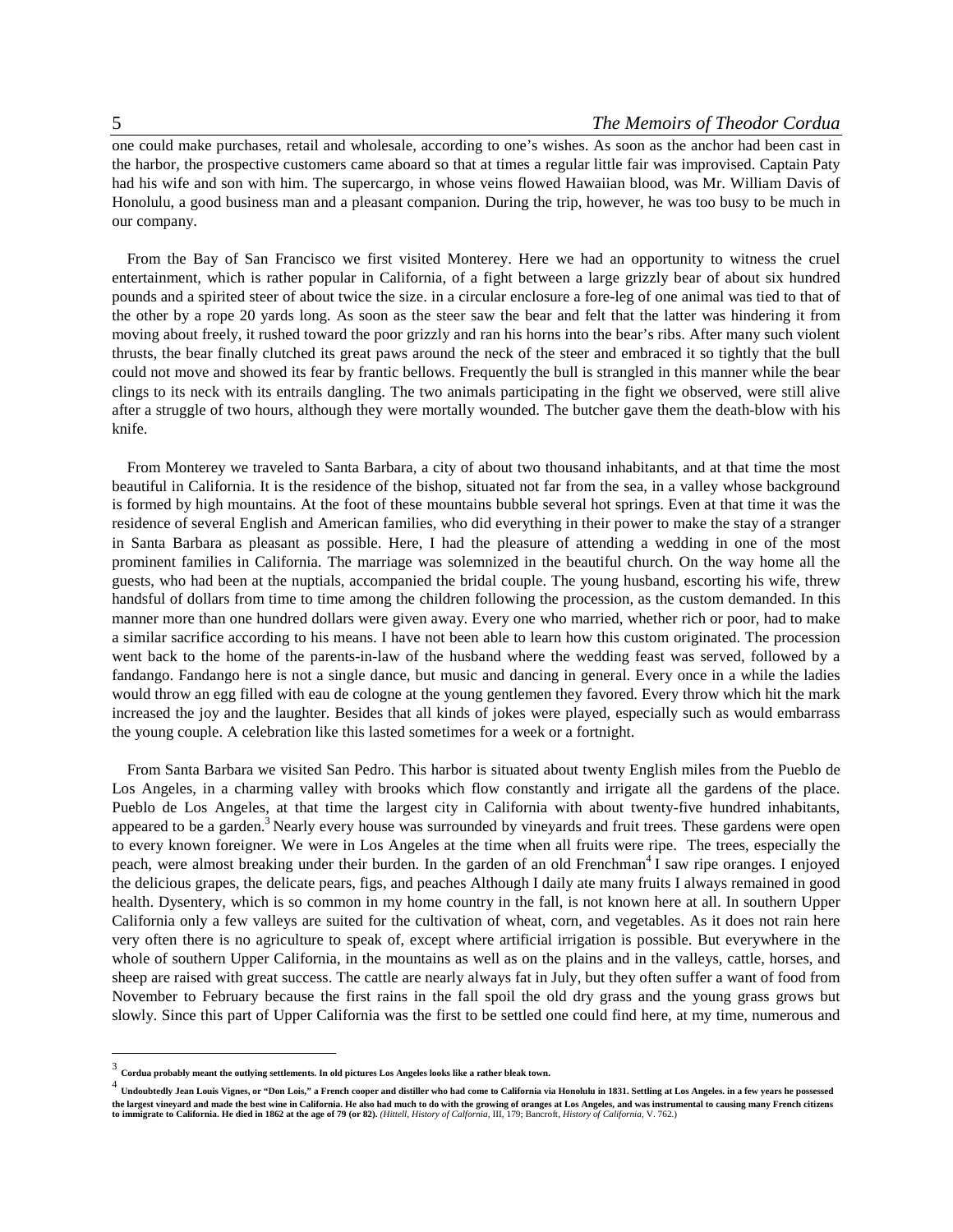beautiful ranchos. There is in general little timber. In the summer the usual temperature ranges from seventy to one hundred degrees, and in the winter from fifty to sixty degrees Fahrenheit. In general the climate is mild and very healthful.

One hundred years have not yet passed since the first settlers from Mexico made their homes in this part of Upper California. They were Jesuit monks<sup>5</sup> who had emigrated from Mexico by ship or come from the eastern part of Lower California and Sonora over the land route. The first settlements (see Forbe's work about California)<sup>6</sup> or missions were established at San Diego, San Gabriel, San Luis Obispo, and San Fernando. The Indians who lived near or far were compelled to accept the Catholic religion and forced to work at the missions. Not acquainted with the Spanish language, they understood little of the Christian religion and could be governed at first only with force. At the first missions, cattle raising and agriculture were undertaken in large measure. Of land there was no scarcity. The real estate of every mission was the size of a principality. In its most flourishing period, the Mission San Gabriel owned over 5,000 Indians, 120,000 heads of cattle, 100,000 horses, and 25,000 sheep. Under the cloak of religion, the priests and monks ruled like magnates and were the kings of California, while the poor Indians had to do all the work.

### **II**

### **THE BEGINNINGS OF NEW MECKLENBURG**

The beginning of November we returned to the Bay of San Francisco and anchored at the small town of Yerba Buena which at that time could be called neither village nor city. Here I met my German compatriot, Mr. Flugge<sup>7</sup> from Hanover, who was in the service of Sutter, and who induced me to return to Nova Helvetia with him. The idea of settling in Sutter's neighborhood in the Sacramento Valley I had almost given up in the meantime. I had heard many complaints about Sutter, especially that he had contracted many debts and did not think of repaying them; for this reason I naturally somewhat lost my confidence in him. Mr. Carl Flugge, whose uncle I had known since 1815, in Grossen Helle, Mecklenburg, as a very worthy and respectable man, had been in California for some time and was better acquainted with the conditions than I was. Therefore I followed his advice although he was a friend of Sutter and had been his pal<sup>8</sup> from the time they had met in St. Louis. He advised me not to give up my plan and I returned to Sutter's Fort with him. Sutter, who owned a grant of thirty leagues<sup>9</sup> (about thirty German square miles or one hundred and fifty thousand acres) in the Sacramento Valley, wished to have settlers in his neighborhood. He also wanted to buy the goods which I had brought from the Sandwich Islands and which he needed very badly just then. His many promises finally led to a deal. $^{10}$ 

To Mr. Sutter I sold goods valued at about \$8,000, for which I was to receive in exchange heifers at \$4 a head, wild cows at \$6, domesticated cows and oxen at \$15, wild mares at \$3, domesticated mares at \$15, and well-broken horses at \$20. Mr. Flugge guaranteed everything and became my partner for a few months. Sutter, in accordance with his promises, also gave me all the land north of the Yuba to which he held claim. This permission to live on a part of his holdings and to use it at my pleasure for nine years was given to me by contract. If I would move away at the end of nine years, Sutter would pay me for the newly constructed buildings, but if I were to use the land another nine years, the buildings, too, would become Sutter's property. In addition to the five leagues I received from Sutter,

<sup>5</sup> **A mistake of the writer. There were only Franciscan missions in Upper California.**

<sup>6</sup> **Forhes, Alexander,** *California: A History of Upper and Lower California* . . . , **London, 1839.**

The mend if bush make 11 weed by the outhon means that they weed the familian iide? in eddmosing each other. We all the negotiated the latter's treaty with Micheltorena.

 $\degree$  The word "Duzbruder," used by the author, means that they used the familiar "do" in addressing each other.<br>9

<sup>9</sup> **Sutter's grant consisted of only eleven leagues at that time.**

<sup>10</sup> **[Cordua's note:]** As is well known, the Spanish or Mexican Government gave grants here and elsewhere to settlers who applied for them. These deeds were supposed to be a local cordination of the government of the govern absolutely free, but they could be obtained only by bribing the governmental secretary. If one was in the possession of such a deed, which had received the signature of the governor and had been confirmed by the annual assembly of the *Junta* (consisting of twelve elected citizens of California), no one could contest this title. The grants were of various sites, the largest of thirty leagues and the smallest of two leagues. In Missouri one still speaks of the old Spanish grants. Such a grant was given only to the family and could not be transferred to other persons without the consent of the government. In this respect the grants resembled our feudal fiefs. The limitations on the right to sell the property were discontinued after **California had become a part of the United States.**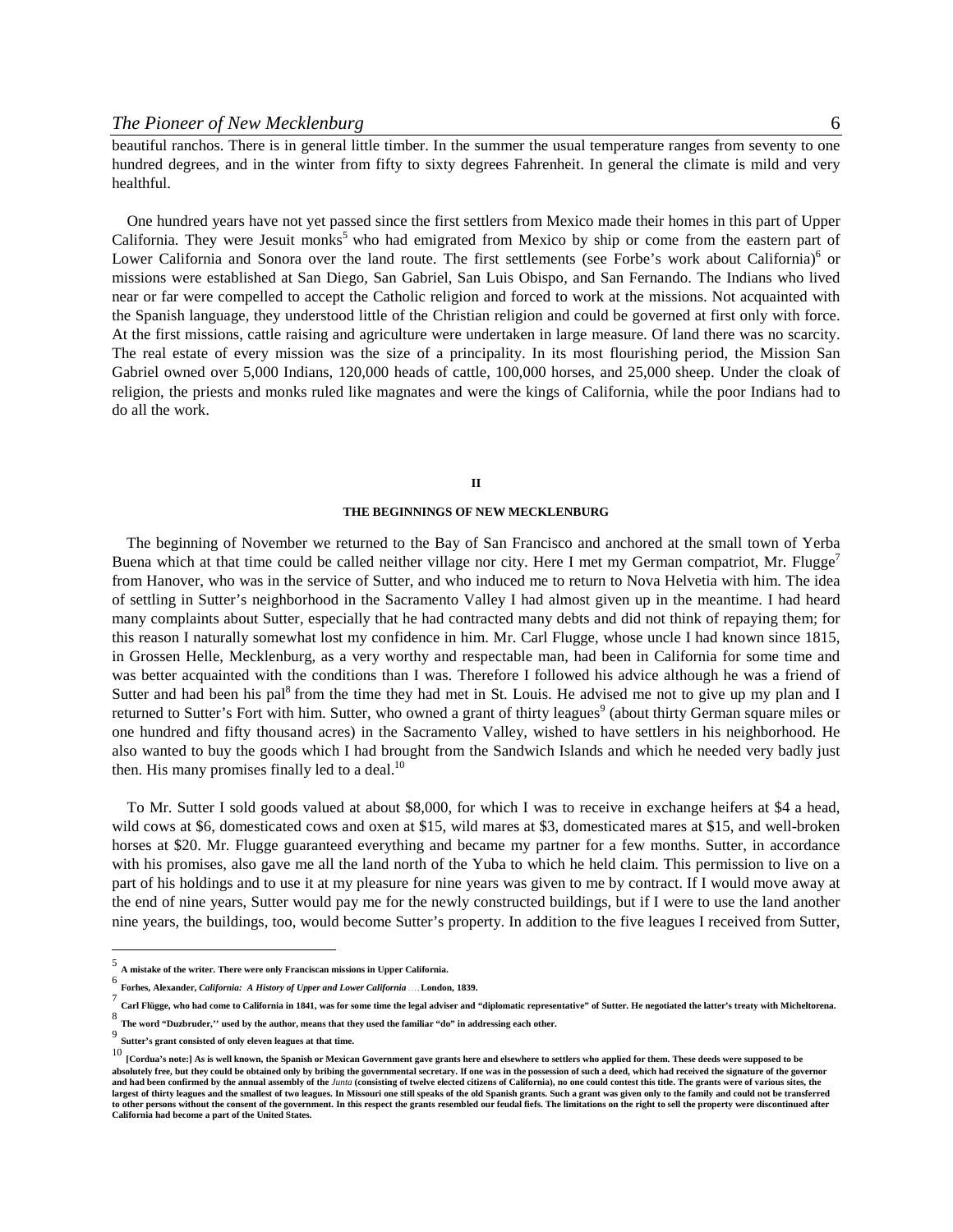-

### 7 *The Memoirs of Theodor Cordua*

I applied to the Mexican Government a little later for a grant of seven more leagues, situated at the boundary of Sutter's grant. The size of this additional property was probably ten leagues, but I have never received a written document for it. I was loath to take the trip to Monterey or to the distant Pueblo de Los Angeles, the residence of the last two Mexican Governors, Micheltorena and Pico. Neither was I willing to bribe the government officials at those places. Nevertheless everybody considered me as the owner of the Honcut Ranch. This name I had given my tenleague grant, because the Honcut River formed the northern boundary of my entire holdings of about fifteen square miles. On the east, my possessions were bounded by the foothills of the Sierra Nevada, on the south by the Yuba and on the west by the Feather River.<sup>11</sup>

According to the Mexican laws I could consider the six to seven thousand Indians inhabiting the land as my subjects. They were not allowed to work for any other settler, but received wages and board from me whenever I needed them.

My ranch was in every respect one of the finest farms in California suitable for soil cultivation as well as for cattle raising. The whole estate was a valley with hardly any trees. There were only a few beautiful oaks. The banks of the river were lined with oaks, alders, willows, and sycamores; here and there were arbors of wild grapes. By the rivers spread the finest meadows and the most beautiful grazing land, lowlands of five hundred to two thousand acres. On the whole plain of the Sacramento River not a single shrub is found, only here and there near the river are a few oaks. But it is covered with fine grasses, and in the month of March many flowers blossom. At this time it resembles a carpet of all colors. The soil of this plain is a yellow loam, toward the mountains it becomes reddish-brown and is less fertile. In the lowlands by the rivers are alluvial lands, light soil mixed with much humus and hence very fertile. The luxurious growth of grass makes this sufficiently evident.

Thus I established myself in the late fall of 1842, as a farmer or ranchero on the Yuba River, within the fork formed by the Yuba and Feather rivers, 39° 20' north latitude, not far from the place where the Yuba empties into the Feather River. I called my whole settlement Neu-Mecklenburg, hoping that I would be able to share it with many of my own countrymen. In the beginning I had to struggle with unspeakable difficulties. The virgin soil had to be broken with the plowshare, and it was extremely difficult to instruct the laborers on account of the language. The first good ox-hide served as a mattress, and the saddle as a pillow, the stumps of trees as a table and chairs. Mr. Flugge left me after a few months. He had invested nothing in the business, yet he was not satisfied with fifty per cent, of the profits which, to be sure, would amount to very little during the first few years. He wanted to make his fortune as soon as possible and went to the southern part of Upper California. Everything I saw and heard was "Greek" to me, although I had been born and reared in the country and was not entirely unacquainted with cattle raising and agriculture. But the cattle were treated here in a manner which not only would have surprised the Mecklenburg farmer, but would have intimidated him. Until 1844, I was the only settler of the Upper Sacramento Valley, in a distant part of the unknown California, almost without neighbors and surrounded by thousands of wild Indians. I lived two hundred miles away from Yerba Buena, and all the necessities had to be carried up the Sacramento, Feather, and Yuba rivers by boat or canoe. Captain Sutter was my only neighbor, yet he lived fifty miles as the crow flies, or seventy-five miles along the stream, from me. Under such circumstances, and especially since I saw everything around me in a wild state, my courage changed sometimes to despondency and all my dreams in anticipation of a pleasant life in this beautiful wilderness seemed to fade. But with persistent industry and courageous efforts I finally reached my goal, and—since a human being is a victim of habit—I became satisfied with everything that had been foreign to me at first.

<sup>11</sup> **[Corduas note]: Since the Indians had no special name for this river (Yuba) I called it after the Indian village of Yuba, situated on the opposite shore of the Feather River. The**  Feather River received its name from the French Canadians who many years before my arrival hunted beavers and otters in this district for the Hudson's Bay Company and who took several million dollars worth of furs out of the country. They found many Indian villages at the river whose inhabitants adorned their heads with diadems of woodpecker feathers and<br>likewise wove goose feathers into their h **River. The names of the rancheros or Indian villages I found rather pretty, for instance Boga, Deitchera, Honcut, Macalome. Yuba, Mimal. Hock, Sisum, Olash. (The villages of Boga and Deitchera are not mentioned in Kroeber's** *Handbook* of *the Indians* of *California.—E.G.G.)*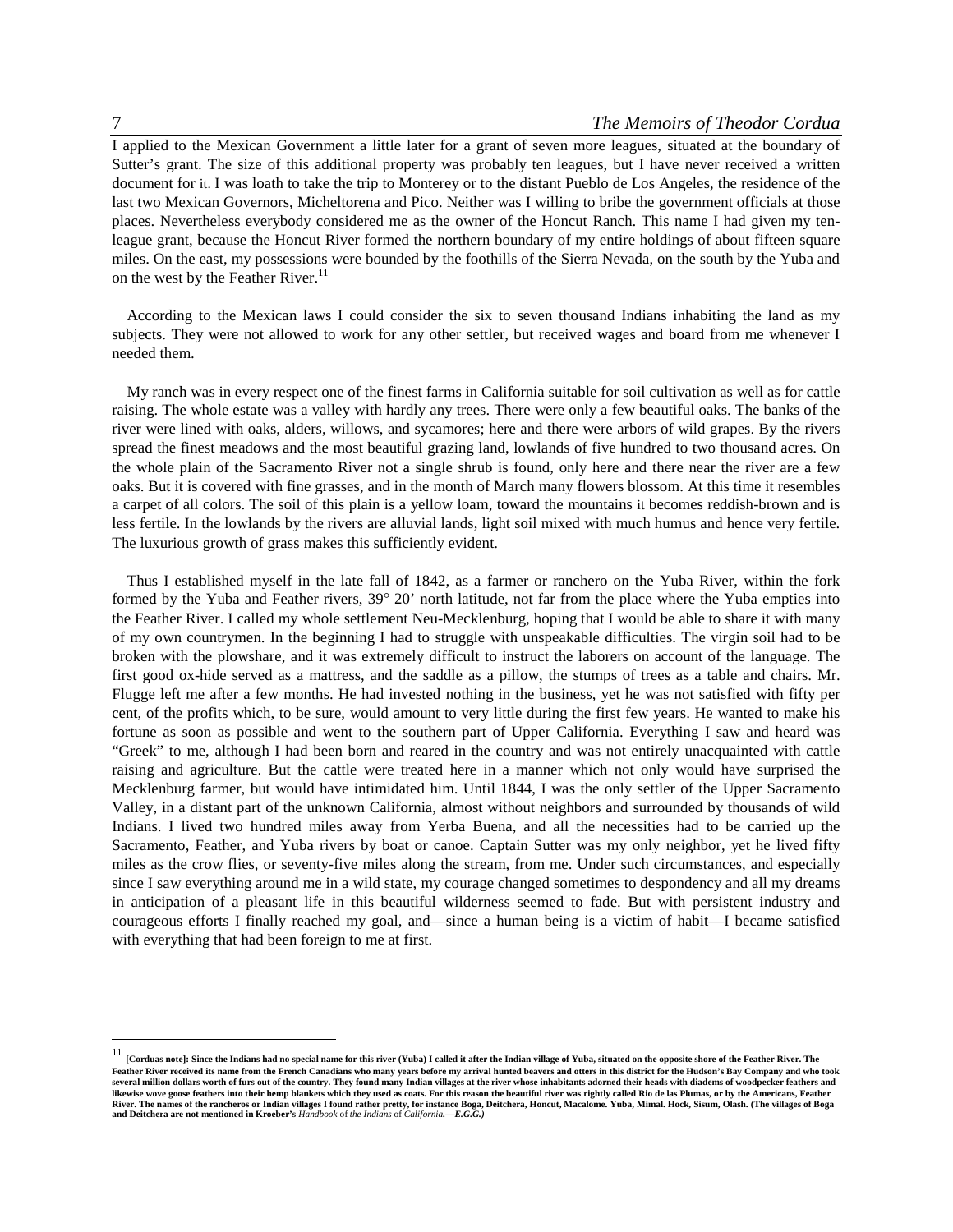In the spring of 1843, I was in the happy position to erect structures of clay, frame, and straw, and to build several enclosures for the cattle and horses on my ranch. I could lay out gardens and fields and provide them with fences and ditches.<sup>12</sup>

Not until this time did I receive the horses and cattle I had bought from Sutter. I also provided my ranch with hogs and chickens now. The term "wild stock" may give the impression that wild horses and cattle were running about in great numbers in the Sacramento Valley, of which I might get as many as I desired. In the San Joaquin Valley there were, indeed, wild horses, but no wild animals could be found in my district. Whoever wanted to own cattle had to buy them, or, as it was done frequently, steal them. While we had no wild stock in the Sacramento Valley, we let our animals run freely in the open. This could be done all year around because there is no winter here. In order to be able to gather the cattle at the desired time, we trained them by driving them to the rodeo, which was usually one or two miles from the living quarters. At first we made this drive daily, then weekly, and finally monthly. After some time the cattle ran at full speed to the rodeo as soon as a few men on horseback rode about calling, "Rodeo, Rodeo." In this manner the cattle could be driven into large solid enclosures to brand them or for other purposes. At the rodeo we gave them salt to lick and thus kept them together for several hours. When the cattle had arrived at the rodeo, they acted like domesticated animals. They rested and stood around and one could ride through the herd without any trouble.

My grazing land spread over an open plain from twenty to thirty miles and when ten vaqueros at daybreak shouted "Rodeo," all the animals galloped with raised tails toward the intended place. All was done galloping and usually by ten o'clock everything was assembled. If one wanted to catch a single animal ten or twenty miles away from the ranch or if one wanted to bring it home or to another place, one would attach a lasso to a *cabreço.* In this way one could catch the wildest steer or the most spirited stallion and lead it wherever one needed it.<sup>13</sup> If one desired to separate fifty or more heads from the herd, one placed the *cabreço* a short distance away from the animals and brought the cattle which one desired to separate to this place. As soon as the desired number was there, one let the animals go and they were led by the *cabreço* to an enclosure near the house. The cattle were large and strong.

The horses were divided into *manadas.* A *manada* consisted of twenty-five mares and one stallion. In guarding them one gradually accustomed them to stay at certain places where water and food were not lacking. The stallion watched over the mares very carefully. If a strange horse approached he would run toward it and try to chase it away by kicking and biting. The *manadas* had to be driven every month to an enclosure by the house to keep them from becoming too wild. If one wanted to train a colt, of three years, one tied it with the *jaquima* (a halter made of horsehair) and left it without food and water for two or three days. The horse then was mounted by a man who was tied on. After many jumps the poor animal began to run and was spurred on until it sweat and trembled and could hardly stand on its feet any longer. The best of the colts were, of course, rendered worthless in this manner. The horses were of an excellent stock. Since the animals ran about day and night, one tried to prevent stealing and exchanging by branding them. This was done by burning a sign (mine was TC) on the hind thigh of each horse or cattle. Besides this, the cattle were marked on the ears. These signs had to be registered at the office of the alcalde in order to make a future claim legal. If an animal was sold, the seller receipted the value received by putting his mark on the front leg and the buyer burned his mark on the hind leg, below that of the seller. Thus one saw at times horses with many brandings, with which the animals surely did not gain in beauty.

My stock in 1843 amounted to: Cattle—820 cows with 100 calves, among them 20 tame milk cows, 100 bulls (one estimated one bull for fifteen cows), 80 oxen; an increase of 800 head. Horses—200, 50 of them tame; an increase of 150 head. Hogs—originally 5, increased to 54. Chickens—originally 5 hens and 1 rooster, increased to 120.

<sup>&</sup>lt;sup>12</sup> [Cordua's note]: Almost the whole year around I employed eleven white people of all nationalities and twelve Indians, all of whom lived and boarded under my roof. For ordinary agricultural laborers I could always get as many Indians as I needed from the surrounding villages. I paid white people twenty to fifty dollars a month, the Indians received a dollar with board and goods for two weeks.<br>Wit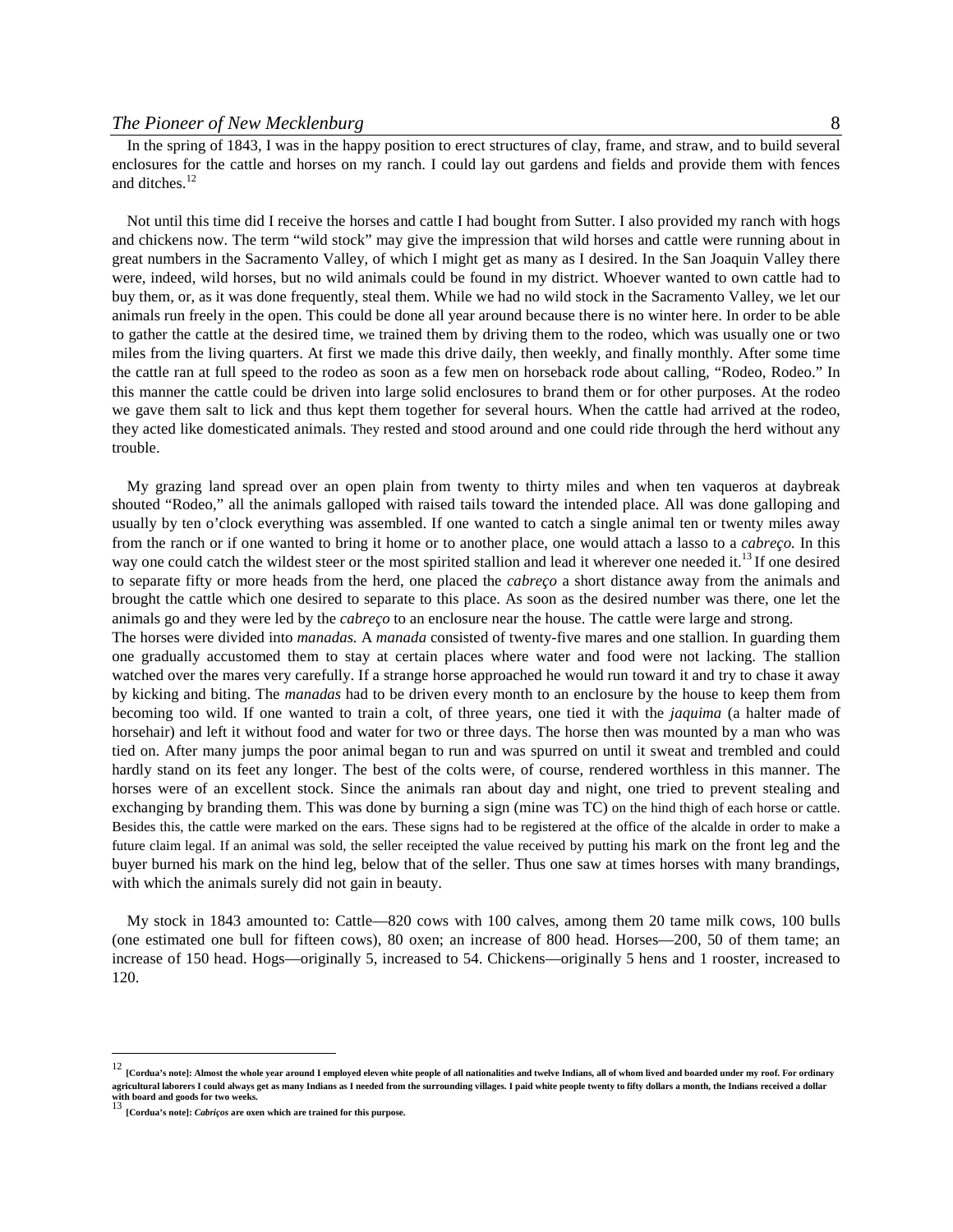To acquire this stock no very great amount of money had been necessary since I paid, as mentioned above, \$4 for a cow and \$3 for a young mare.

The manufacture of butter and cheese was very limited. One could find ranchos of twenty to thirty thousand head of cattle and yet no milk could be procured for coffee. Cattle-raising was undertaken chiefly for skins and tallow. Soil-cultivation, too, was still very primitive. With a simple plow, the upper crust of the soil was broken about four or five inches deep. Upon this ground, as in Germany, the seed was broadcast in the fall as well as in the spring. If one had no harrow a crooked young oak tree was used. The harvest began at the end of June, and was very productive, in spite of the poor preparation of the ground, because soil and climate were very well suited to wheat, barley, peas, and beans. In the interior of the country rust was still unknown, but it could be found along the coast as far north as Oregon. On Vancouver Island, which is situated on the coast, although farther north than Oregon, rust was entirely unknown. There were hardly any failures of crops. Only when the wheat was very milky and when the temperature was too hot, it ripened too quickly and lost in weight. The grain was cut with sickles and knives, but not thrashed. The grain was separated by having the horses trample upon it on an open thrashing floor, as it was done by the Jews of old. Colza should thrive excellently here, but it was not cultivated in my time.

### **III**

### **THE CAMPAIGN OF** 1845 **AND THE EMIGRATION FROM THE**

### **UNITED STATES**

Until the end of the year 1844, we lived a tranquil life. Everything followed a general routine. Diseases and illnesses among the animals and men were known but little. In December of this year, however, a dark cloud arose on the horizon. The country resounded with revolution and civil war. In Europe this sounds terrible. but in the large and small Spanish republics such a thing was taken with great calmness because every one knew that the unsettled situation would not last long. From Mexico several hundreds of freed convicts had been sent to California as soldiers.<sup>14</sup> These offended the good Californian citizens because they did not shrink from robbery and murder. The officers, to be sure, were a noticeable exception, especially their general, Governor Micheltorena, who was a good man and a friend to every one—only a little too lenient in dealing with these vagabonds. Now, the citizens, who wanted to keep Micheltorena but send the soldiers home, took up arms. Captain Sutter, who wished to receive forgiveness for a former offense against Mexico, sided with the Governor. Through a number of intrigues he succeeded in gathering about two hundred Europeans and Americans as well as two hundred and fifty Indians. Some of those who did not wish to volunteer were forced to join. I was one of these. The foreigners were mostly settlers from the Sacramento Valley and Upper California. Sutter proposed to elect a leader, firmly expecting that he himself would be chosen. The choice, however, fell upon the brave Captain Gant<sup>15</sup>, an old doughty American, who formerly had been in the service of the United States. For his adjutant Captain Rufuss, a German<sup>16</sup>, was selected. Sutter and I remained unnecessary associates.17 In the Salinas Valley, near Monterey, we united with the troops of Micheltorena. Our whole army consisted of about eight hundred men, a copper field piece, and two old rusty cannon. Our batteries were placed upon an old ox-cart. All good Californian citizens as well as the foreigners below Monterey opposed us with an army of about the same strength.

The incidents of this little campaign I can skip easily. I only wish to mention that in May of the following year, 1845, the campaign ended near Pueblo de Los Angeles with a defeat of our party. With the exception of a horse

<sup>14</sup> **Micheltorena and his soldiers had been sent to California in 1842.**

<sup>15</sup> **John Gantt, who had come to California in 1843 with the Chiles-Walker party. He died in Napa valley in 1849.**

<sup>16&</sup>lt;br>According to Sutter's *Reminiscences*, **Ernst Rutuss was in command of the Indian company. Bancroft says (Hist. of Calif,. V, 706) that he was naturalized in 1844 and was grantee** of the Cazadores grant in the Sacramento Valley. In 1845, in partnership with William Benitz he leased the Fort Ross property from Sutter. and in '46 was grantee of the Rancho de<br>German north of Ross, of which he sold part

A facsimile of the roster of the forces which left Sutter's Fort on January I. 1845, to march to the aid of Governor Manuel Micheltorena against the revolting Californians under José Castro and former Governor Juan Bautista Alvarado, is to be found in *The Diary of Johann August Sutter*, published by the Grabhorn Press, San Francisco, 1932.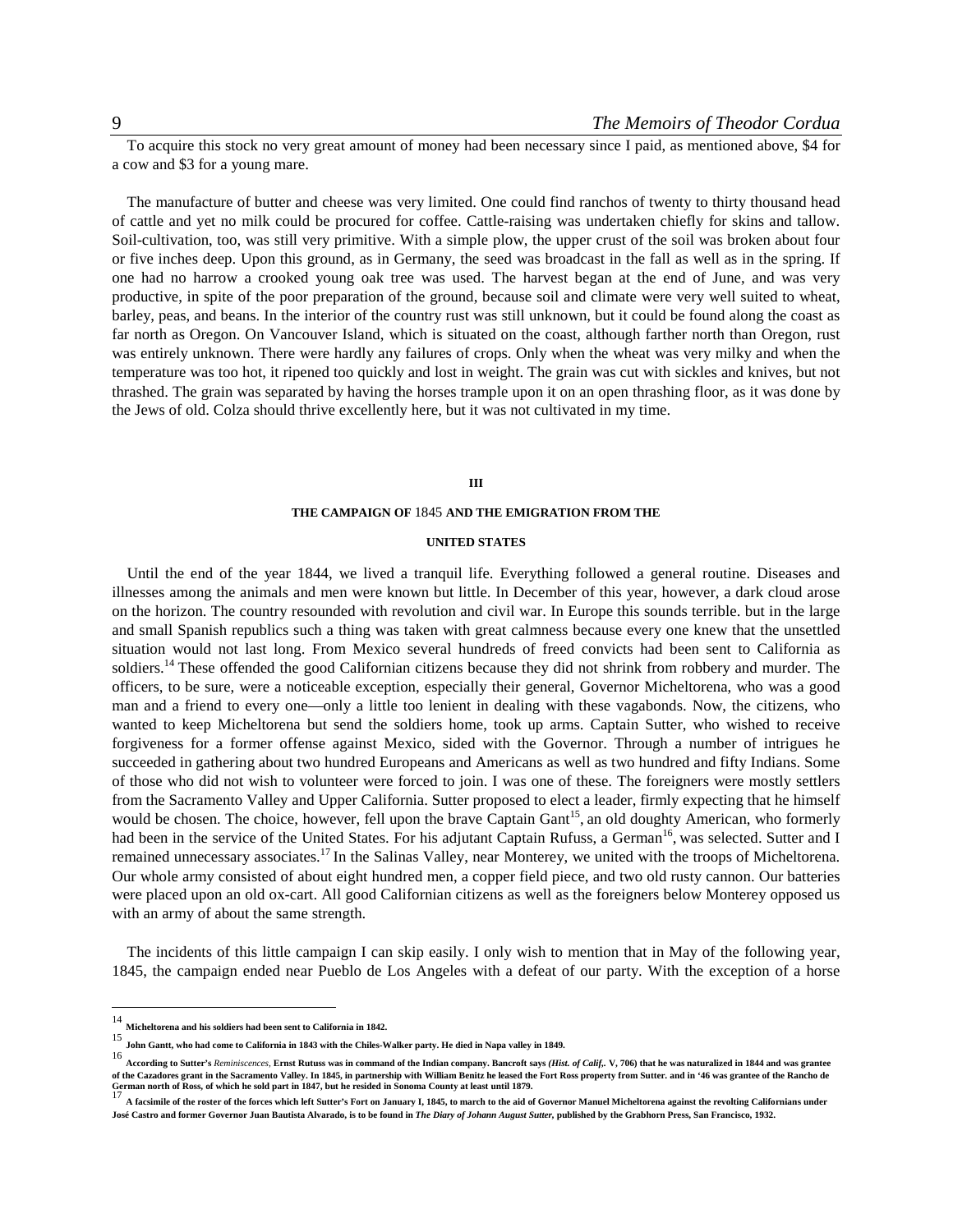which lost its tail, there were no casualties on either side. Many of my brave comrades had run away before the battle commenced. I received the honorable commission of an official messenger and was wise enough not to return.<sup>18</sup> General Micheltorena with his soldiers was sent back to Mexico. The good fellow had promised every one on his side legal titles for their land after the completion of the campaign. He was, however, embarked on the *Don Quijote*, Captain John Paty, and expectations to receive legal titles came to nought.<sup>19</sup>

The immigrant trains for Oregon and California usually collected in spring at Westport, on the extreme western frontier of Missouri, and started on their trail over the Rocky Mountains at the beginning of April. The carriages in which most of the immigrants take this trip are ordinary covered wagons occupied by one family and packed with the complete household equipment. Every wagon is drawn by two or three oxen, with as many oxen in reserve. Some travelers ride on mules or horses. To be sure of finding sufficient fodder and water, the large trains are separated into detachments of ten to sixty wagons. Each detachment elects a leader or captain charged with the enforcement of order. Such a caravan covers fifteen to twenty miles a day. At places where good grass and water are found, a rest of several days is made. Near the Platte River on the wide plains and in the river valley, great numbers of buffalo are seen far and near. Usually they graze quietly on the nourishing buffalo-grass. They easily can become dangerous to the caravan when they are chased because they unite in large herds and stampede, crushing everything in their way. Occasionally a halt is called and a buffalo-hunt is undertaken until enough of the palatable meat of these animals is obtained and dried to last for some time. It is said that the tongue of the buffalo is very tasty and a hunter who is eager to get this delicacy will often kill a buffalo just for its tongue.<sup>20</sup> The route to Oregon was established by Clark's and Lewis' first expedition, but the world-famous traveler, Colonel Charles Fremont, has opened more convenient routes.21 At Fort Hall the roads to Oregon and to California separate. In general the road to California leads over wide treeless plains, over easily passable mountain ranges, through valleys and rivers.

Not far from the Bear River, which empties into the Salt Lake, are the famous soda springs whose water is said to surpass in taste the Selterser.<sup>22</sup> Of the springs some are boiling hot, some lukewarm and some are ice-cold. Here the immigrants usually stop to refresh themselves. In the basin of the Great Salt Lake, on the other hand, is a stretch where the caravans have to travel about seventy-five miles without finding grass or water. In this region many a poor animal must die on account of thirst or weakness. After that one passes Utah, the great Mormon settlement in the Valley of the Bear River at the great Salt Lake, an example of what cooperative work is capable of achieving. After that, one has to pass the Truckee River. It is only two or three feet deep and about fifty feet wide and flows rapidly over a stony bed. This river has to be crossed some forty times before one can leave its banks. After this river has been left behind, the country begins to rise. The road leads now over small hills covered with good grass and winds from valley to valley up the Californian mountains. After about ten days, the high point of the road is reached, about eight thousand feet above the sea level. Up to this point the difficulties are not insurmountable and a caravan still can cover eight miles in a single day. But from here down to the California Bear River the trail leads over naked rocks and through dark canyons and valleys without the slightest sustenance for man or beast. There are places where the wagons must be taken apart and lowered down by ropes. The oxen must almost be rolled down or dragged over large layers of rock, so that they are half dead when the train arrives in the beautiful Bear Valley. The distance from Westport to the Sacramento Valley is said to be twenty-two hundred miles. I do not believe that the difficulties over this immense land route are very great. Commodore Stockton, in 1847, made this trip very comfortably in two months with horses and mules. It is, however, self-evident that one must prepare everything

thoroughly and proceed very carefully. In the Rocky Mountains the white man often fares worse than the Indian. Laws do not exist there at all. Of this an example: In the fall of 1845, two Germans came to California; both had been engaged by Böhme, a German mineralogist in St. Louis, one as a cook and the other as a driver. They were to bring Mr. Böhme to Oregon. Near Fort Laramie, Mr. Böhme was found dead with a bullet in his bead. He had been

<sup>18</sup> **It is small wonder that Sutter, who wrote a glowing account of this somewhat quixotic campaign, does not speak highly of Cordua in his writings.**

<sup>19</sup> **Sutter himself had received a grant of twenty-two leagues which later was declared void by the United States Supreme Court.**

<sup>20</sup> **The same is reported by John Bidwell** *(Echoes of the Past, Chicago,* **1928, p. 30).**

<sup>21</sup> **Frémont reached Oregon for the first time late in 1843, and crossed the Sierra into California early in 1844, but the Overland Route had been opened already by the Bartelson-**Bidwell-Weber party in 1841, followed by the Chiles-Walker party in 1843. Lansford W. Hastings and his party had also come via Oregon in 1843.<br><sup>22</sup> A German mineral water.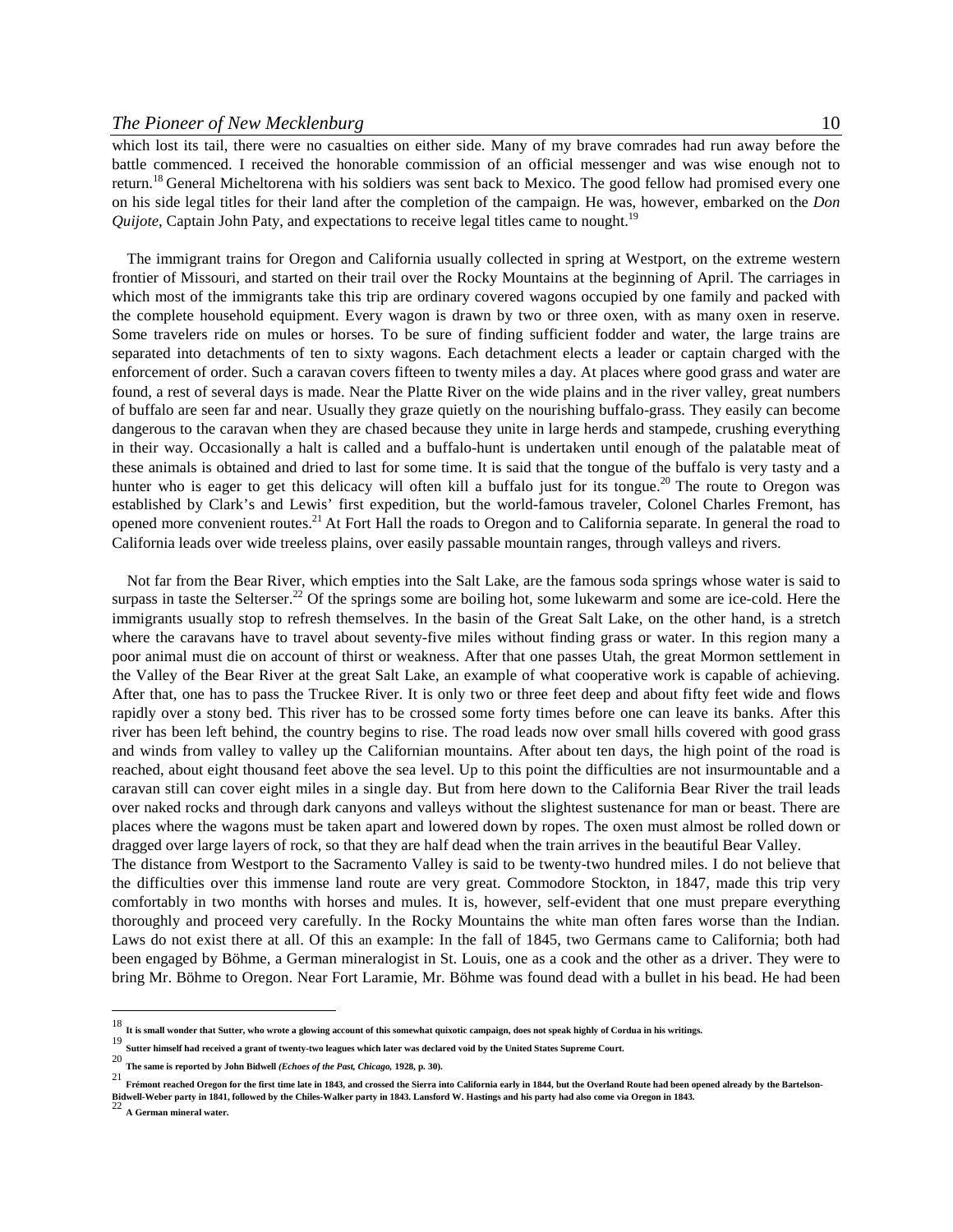shot from behind. Since the cook, Heinrich Bunte of Elberfeld, usually hunted with Mr. Böhme and had been with him on the same day, the immigrants maintained unanimously that Bunte was Böhme's assassin. Since there was no plaintiff, no judgment was given. Mr. Böhme has disappeared from this world, mourned by his relatives who perhaps do not know the manner of his death.

In the fall of 1845, there arrived from the United States the largest immigration overland which I had seen so far. The immigrants arrived with two hundred wagons, not far from my ranch at the Bear River in the Sacramento Valley. Of these immigrants I took four Germans in my employ, among them Madame Kunzen from Baden. I entrusted her with the kitchen<sup>23</sup> while her husband, a tailor, who knew something about gardening was put in charge of the garden.<sup>24</sup>

The year 1846, was of greatest importance in the history of California. After the Mexican War the country was annexed by the United States and was later received as a free state by the Union. Since I was far away from the hubbub of the war I considered it advisable, as a Mexican citizen, to remain neutral, although Colonel Fremont wanted me to participate in the struggle. It was only accidental that I was not drafted. Later on I had to provide several horses and saddles, but up to now I have not received any payment for them.

In August, I made the first matanzas, slaughtering two hundred old fattened cows and full-grown steers. The animals which were to be slaughtered were driven into an enclosure the day before. They were caught with a lasso, thrown to the ground, killed and skinned. All fatty parts were separated from the flesh. The fat was boiled down and the meat cut into strips, about the thickness of a thumb and one or two ells<sup>25</sup> long, salted in layers and the next morning hung in the sun to dry. The head was not used and the tongue was very seldom cut out. The bones were boiled down in large kettles and used in making soap. The skin was cleansed as much as possible of the flesh, stretched out and, if possible, dried in the shade. The boiled tallow was wrapped in sacks made of the hides of large bulls and brought to the market. A dried skin of about thirty pounds costs \$2; an arroba<sup>26</sup> of tallow \$1.50; an arroba of dried meat 50¢, a pound of soap  $12\frac{1}{2}e^{27}$ . Those were the fixed prices in all California in bartering or exchanging of goods. In paying cash, twenty-five per cent was deducted, because cash money was as rarely found in California as good workers. In this manner I made my first matanzas. I can not be proud of the fact that I used only the skins and tallow and presented the meat to the Indians. In the missions and large cattle ranches the sites of the matanzas and even the surroundings of the dwellings resembled a flaying-ground with mounds of bones. Here no one paid any attention to the bones or even the most beautiful horns. The export of hides from all of California went principally to Boston in the United States and amounted to about one and one-half million skins. Tallow of about one million pounds annually was exported to Lima.

My ranch, Neu-Mecklenburg, with its complete live stock and all the improvements up to the first matanzas, had cost me about fifteen thousand dollars. These matanzas gave me the first large income with which I could pay nearly all of my debts in California.

The year 1846 ended with a terrible calamity in the California mountains. In November of this year, at about the place where the trail from the United States reaches its highest point in the mountains, some twenty belated wagons with emigrants from the United States were caught in a terrible storm and snowed in over night. All the animals and sixty human beings found their death in the snow. The survivors were without the least food after a few days and had to sustain their lives with boiled hides and the bodies of their companions which they had dragged out of the

<sup>23</sup> **[Cordua's note] Because of the lack of a good housekeeper I had been obliged to learn how to sew, wash, cook. and bake. I was already able to sew up and catch the pancake like and experienced cook.**<br>
24

<sup>24</sup> **[Cordua's note]: Gardening, chicken raising, and taming of wild animals as bears, deer, antelopes, and quails, were my hobbies. The affairs around the house and garden improved now considerably. Every second day a fat steer was slaughtered. A large vegetable garden yielded everything for the kitchen. Fowls and hogs, butter, milk, cheese-everything**  was in abundance. Occasionally deer, elks, bears, antelopes, wild geese, ducks and quails were hunted. The rivers contained the most delicious fish, as salmon, sturgeon, perch, etc.<br>Nothing was lacking except good drinks s **Valley I had guests at my house practically always; in the winter of 1845 as many as twenty. Everything was free as is the custom in new settlements. One does not receive thanks for it**  although hospitality sometimes pays in the future.<br>25

<sup>25</sup> **One ell equals forty-five inches.**

<sup>26</sup> **Twenty-five pounds.**

<sup>27</sup> **[Cordua's note]: The dollar or piaster figured at one hundred cents.**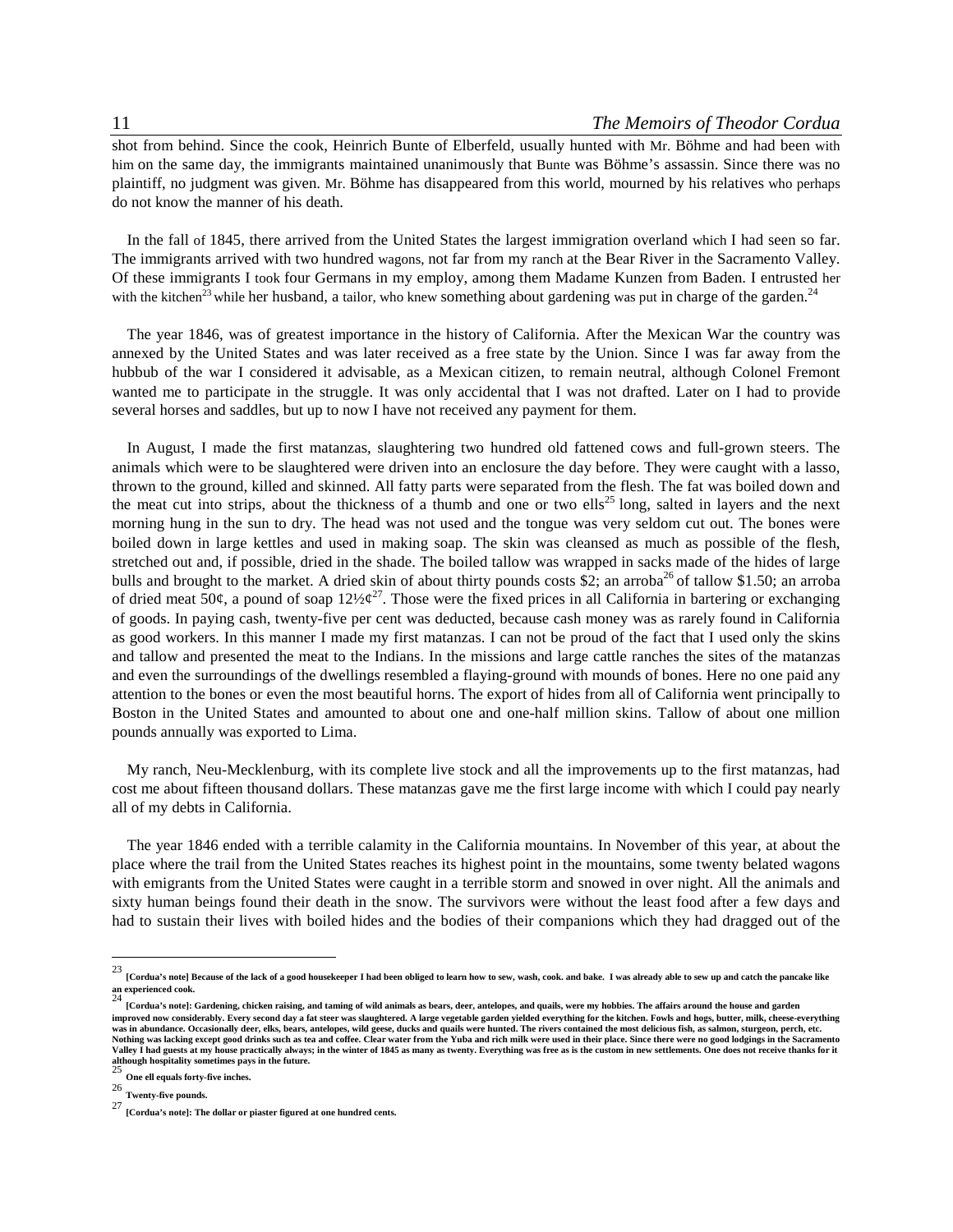snow. Neither oxen nor horses could be found. All had been let free the evening before the storm and had been lost in the snow. After contemplating several days, thirteen persons, three women and ten men, together with two Indians, whom Captain Sutter had sent with flour to assist the party, decided to attempt the trip through the snow on foot. After three weeks the three women, but only two of the men, arrived in the Sacramento Valley alive.<sup>28</sup>

The two Indians had been the first victims. The women assured me, by the way, that the flesh of the Indians had tasted much better than that of the white people and that they had preferred the heart and liver to the flesh.

The first news of this sad happening soon spread over the whole Sacramento Valley and the whole of California. Immediately, preparations were made to save these sufferers in the high mountains. At intervals, stations were erected [on the way] to the camp of the immigrants, and in this manner food was carried to them, and the unfortunates were brought into the Sacramento Valley. Käseberg from Bielefeld was one of the last to arrive alive. He has become notorious as a cannibal<sup>29</sup>. It has been proven that many terrible scenes and even murder had occurred in connection with this incident.

### **IV**

### **A PROSPEROUS YEAR**

In the year of 1847, little of note occurred. I planted and sowed and made considerable improvements. In June of this year I was visited by Mr. Hartweg, a traveler for the London Botanical Society<sup>30</sup>. With my guest I enjoyed frequent hunting and fishing trips and helped him to collect plants in the California mountains. We also visited the beautiful Bear Valley in those mountains. This valley of about the size of half a square mile forms a square, level meadow through which a brook flows slowly. This is the small Bear River which empties into the Feather River. The small mountain valley was covered with the most beautiful green grass and a mass of spring flowers, while in the shadowy canyons of the mountains the snow had not yet melted. In the center of the valley we found a small isolated fir which caused the greatest surprise to the botanist because this species was entirely unknown to him. In spite of a thorough search we could not find a second tree of this kind in the vicinity. At the end of the valley was a great block of granite, larger than the largest building of Europe. Attracted by this immense mass of rock, I called to my companion, "Tell me, how did this giant stone get here?" Mr. Hartweg, who was already on the block looking for moss and other plants, and holding a beautiful flower in his hand triumphantly replied, "But, please tell me first how this strange little flower gets here, where the tiniest moss hardly finds nourishment?" From this rock one saw the Yuba River making its way into a canyon about five hundred feet deep, foaming and roaring over thousands of rocky crevices and over innumerable cliffs, and now and then plunging over a rocky wall, forming a beautiful cascade. On the other side the eye fell upon a labyrinth of rugged mountains, whose valleys were shaded by proud coniferous growth, while their rocky peaks lay bald and deserted in the glaring sunlight. In the distance, high peaks covered with eternal snow appeared on the horizon. We remained several days on this beautiful high plateau, shot several deer, and Mr. Hartweg discovered many an unknown plant. The great grizzly bear, from which the valley and river derive their name, lived here in large numbers. The reason we did not see any bears was that they lie hidden during the day and do not start on their wanderings until twilight. Our small store of venison and beef must have attracted a bear because we noted his tracks a few steps from our camp. The scent of man, however, is sufficient to put this dangerous animal to flight. Only when he is tormented by hunger will he go so far as to attack a man.

The elevation of Bear Valley is estimated at 6,500 feet, that of the Emigrant Pass at 8,000 feet, and the highest peak of the Sierra Nevada from 11,000 to 12,000 feet. In the small valleys and the barren plateaus between five and eight thousand feet, the black-tailed as well as the red-tailed deer is found. Here it is less disturbed by the Indians,

<sup>28</sup> **Cordua refers here to the "Forlorn Hope" of the ill-fated Donner party.**

<sup>29</sup> **Most of the terrible stories told about Lewis Keseberg have been discredited by C. F. McGlashan in his** *History of the Donner Party***. (Truckee, 1879).**

<sup>30</sup> **Bancroft spells the name Hartwig.**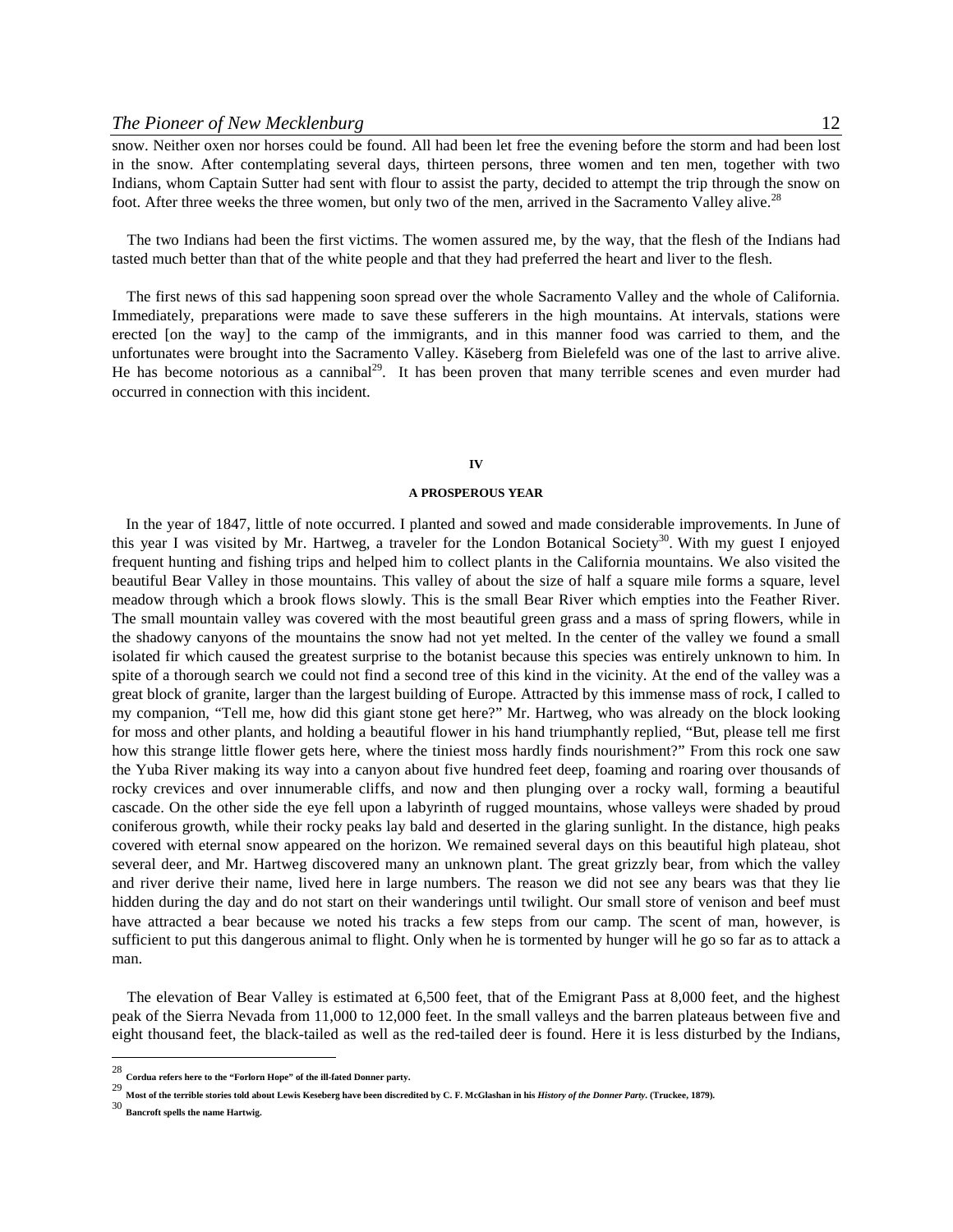who live more in the middle and lower mountains. As soon as the snow is melted by the sun and the grass begins to sprout, the deer climbs up into the high mountains and, feeding upon rich greens, becomes very fat. One might see herds of as many as thirty deer. This is in general a good field for a hunter. At the elevation of 5,000 feet the region of coniferous growth begins. We found silver fir with a circumference of twenty-eight to thirty feet at a height of six feet from the ground; the lowest branches, however, were about one hundred and fifty to two hundred feet from the ground. The tallest trees usually stand in the impassable canyons and valleys.

We were satisfied to admire these trees, but the bold Yankee who surmounts even unsurpassable difficulties will know how to make use of them. At an elevation of 5,000 feet down to the 2,000-foot level the region of coniferous and deciduous trees extends. Among the latter the oak is most common. Here forests are open and light. Here and there regions without trees are found, where the slopes of the mountains are partially covered with manzanitas. The Indians use the leaves of this shrub as tobacco and its small red fruit makes an agreeable cooling drink, a healthy nourishing mush, or a tasty cake when pounded into meal and baked. Large valleys with fine grass and clover cut through this region of the mountains in all directions. The lower region, in which prevails the above mentioned reddish-brown clay, does not have many trees. Only here and there one finds thick thorny bushes and isolated crippled oaks and firs. Here are found rabbits, foxes, wolves, and occasionally deer. Here also live whole flocks of quails whose heads are adorned with feathers standing upright. Very seldom one meets with a beautiful species of pheasant which ordinarily does not fly but runs on the ground.

Thus, the time until 1847 passed with hunting, fishing, and botanizing. Instead of the ordinary *matanzas* I was prepared to salt the meat so that my profit on a head of cattle was about \$20.00, twice as much as formerly. The *matanzas,* by the way, became larger every year. This time, for instance, I slaughtered six hundred oxen and one hundred and fifty hogs. I salted and smoked meat and bacon, and made hams, sausages, and headcheese. I had harvested fifteen hundred *fanegas<sup>31</sup>* of wheat, three hundred of barley and one hundred of peas. Some of the wheat I had ground into flour. One *fanega* of wheat of one hundred and twenty-eight pounds gave one hundred pounds of flour of medium quality. I profited greatly by this because a *fanega* of wheat cost two dollars but a *fanega* of flour, eight dollars. It was a handicap that the mill was two hundred miles away—one hundred ninety miles by water and an additional ten miles by land.

Everything increased daily and the fertile soil of California yielded everything one could desire. Chickens I had by the thousands and there was no lack of butter and cheese. Salmon was salted and smoked in great quantities. Caviar, which the Russians considered as good as that of the Volga, was made from the spawn of the sturgeon. I had a candle and soap factory. My hunters of otter and beaver curried leather from the deer skins and made trousers and shoes. Skins of the otters and beavers I sold to the Hudson Bay Company, and the castor<sup>32</sup> I preserved in bladder and tallow for export to the East Indies. The salable products naturally increased from year to year, but there was no special market for them. Therefore I had to think of finding one, and concluded that the Mexican harbor of Mazatlan and the Sandwich Islands might be suitable. If I wanted to realize my plan I had to procure a ship. I made a contract with three English carpenters, according to which they undertook to build a schooner of one hundred and fifty tons at my settlement on the Yuba, by October, 1848. In November I thought I should be able to load the ship with my products: skins, salted beef and pork, hams, hog's lard, tallow, candles, soap, flour, Indian corn, potatoes, onions, salmon and to take them to Mazatlan in order to sell the ship and cargo there. I hoped to repeat this annually in a growing scale. For the construction of the ship, I had the finest timber, some in my Neu-Mecklenburg, but a greater part in the mountains. Since I had sufficient timber and iron and had hired the carpenters and a smith, I was well prepared for the construction of the ship. But many things which were necessary for the complete equipment of the ship, as ropes, sails, anchor, chains, etc., had to be procured. For this I needed several thousand dollars. In order to procure the money I contracted with the American Government to deliver in June, 1848, for their cavalry, one hundred and ninety tons of hay, the ton of two thousand pounds at \$16.50. In February, 1848, I signed the contract and hired at once twelve Americans to deliver the hay 4 for ten dollars a ton at the designated place. I promised to pay them with young cows at five dollars a head.

<sup>31</sup> **One** *fanega* **equals about 1.60 bushels.**

<sup>32</sup> **Cordua doubtless refers here to the castoreum, the brown substance used for medical purposes and in perfumery.**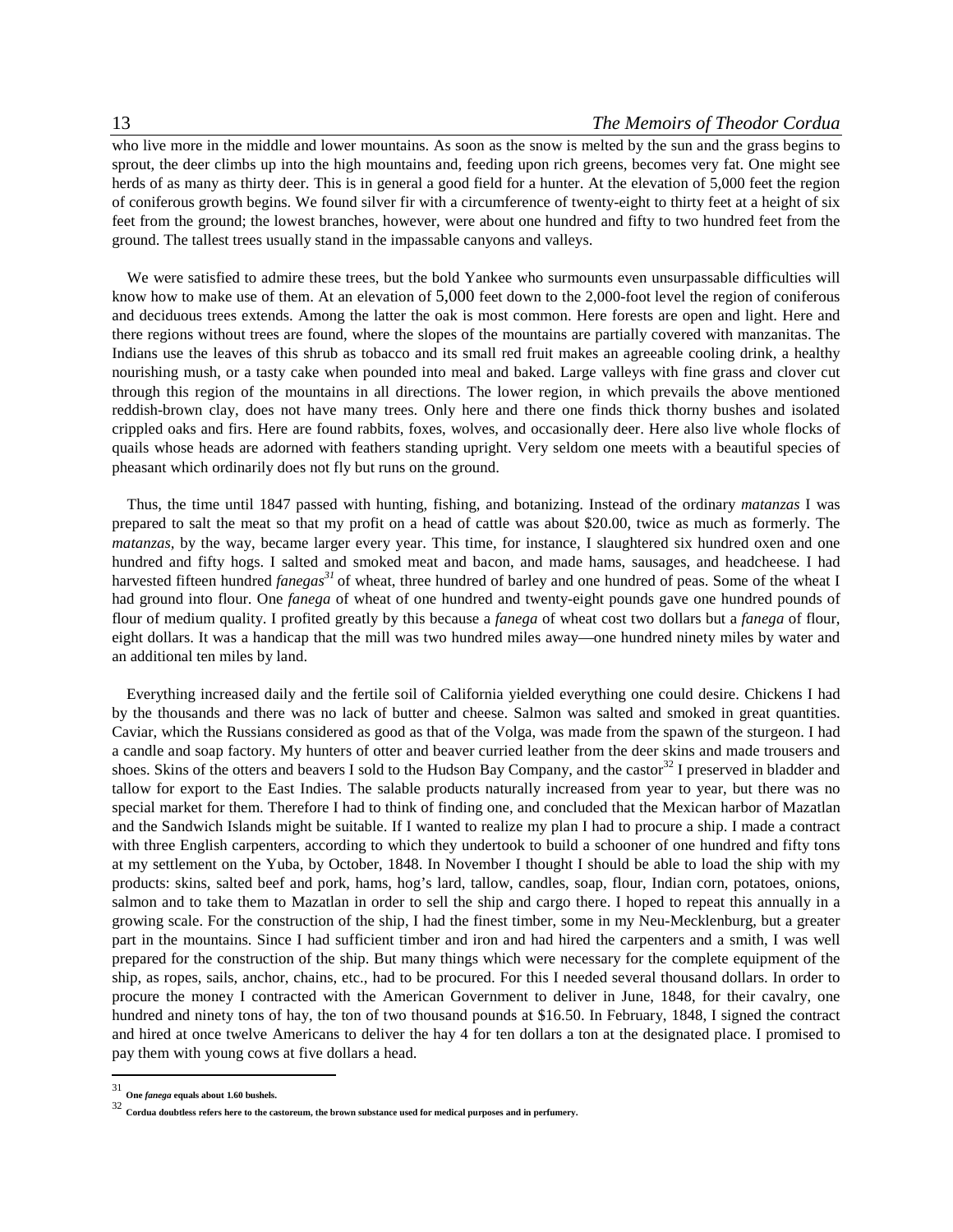The year 1847 ended with the greatest expectations and it seemed that the following year would crown my success. Around my dwelling, whose doors were never locked, the former wilderness had changed into gardens and large fields of various kinds of grain. The antelope and deer had been replaced by large herds of cattle and horses which grazed unhampered and unguarded. Even the wild Indians appeared to be not unimpressionable by culture and civilization. With my Indians I always lived in peaceful and harmonious relations. What they lost by my cattle as to acorns, grass seeds, etc., I replaced with wheat, corn, melons, etc., which I planted and shared with them.

Almost in all directions I now had neighbors, so that the social relations were considerably improved. In addition, I enjoyed the greatest freedom which any human being could enjoy and was frequently in a position to give the deciding vote in a judgment over life and death. Then gold was found in my district and my great hopes came to naught.

### **V**

### **THE DISCOVERY OF GOLD AND ITS CONSEQUENCES**

In the southern part of Upper California, near the Mission San Fernando, thirty miles from the Pueblo de Los Angeles, a gold placer<sup>33</sup> was known for many years. An industrious worker could, with many privations and good luck, make one-half to one dollar daily. In the year  $1842$  I saw in Pueblo de Los Angeles in the house of Don Luis<sup>34</sup>, a Frenchman, a small piece of gold of the value of about ten dollars. At the beginning of March, 1848, I went to Sutter's Fort. With an air of great importance Sutter showed me a small flask containing about three ounces of fine gold dust. This gold had been discovered by Mr. James Marshall, an American, in digging a ditch for a sawmill. The place of discovery lay in the intermediary mountains of California, at the American River, sixty miles east from where it empties into the Sacramento River, at 38° 30' north latitude. The building of the sawmill was costing Captain Sutter much more than it could ever yield for him in later years. Similarly, the securing of these few ounces of gold had, according to Sutter's own statement, cost three times its value of about fifty dollars. In various gold countries, as Chile, Peru, and Colombia, I had heard that gold digging is a very unprofitable business. Therefore this discovery did not impress me very much; I did not yet divine that I would be drawn into the turmoil and that my fortune would be destroyed in connection with it. Without paying much attention to the discovery of gold I embarked at the end of April with twenty-five Indians for San Francisco in order to fetch the twelve hired Americans and with them to prepare the contracted hay in the Napa Valley at the Bay of San Francisco. But all of them had gone off already to the rich gold mines. At the time when I had left Neu-Mecklenburg there had been no panning for gold as yet, neither at the Yuba River nor at the Feather River. All had streamed to the mill at the American Fork. The twelve Americans had gone there too. With much effort and great difficulties I succeeded in getting other laborers, but only at higher wages. Most of these workers stayed but a short time, and finally I could not get any help even for fifty dollars a day. Only my Indians remained loyal to me. One hundred and forty tons of hay were pressed and baled ready for delivery; over one hundred tons still lay unpressed on the ground. My hay contract was thus filled on my part as well as it was possible under the circumstances, although under the conditions at that time no contract was respected. The soldiers left their posts with arms, horses, and saddles; the sailors left their ships; officers, mates, captains, citizens, lawyers, officials, alcaldes—all hurried to the gold regions in the Sacramento Valley. Yet, the agent of the United States, Quartermaster Folsom,<sup>35</sup> did not treat me very honorably. He was not ashamed to deduct one thousand dollars for fifty tons of hay which had not been pressed. Thus I did not get any profit from my contract although I had filled it as loyally as it was possible! Had I been less honorable and plain-dealing what could I not have done with my twenty-five Indians during this time in the mines! I would have

<sup>&</sup>lt;sup>33</sup> Gold was discovered by Francisco Lopez on the San Francisco rancho near San Fernando Mission in March, 1842, and by May the gold region had been found to extend over two **Canadian Contract of the Canadian Contract of leagues. Abel Stearns sent some of this gold to Philadelphia by Alfred Robinson before the end of that year, and the placer was worked more or less continuously, chiefly by Sonorans,**  down to 1846. (Bancroft, *Hist. of Calif.*, **IV, 297**, and Duflot de Mofras, *Exploration du territoire de l'Orègon, des Californies...,* Paris, 1844, I, 489.)<br><sup>34</sup> See Note 3.

<sup>35</sup> **Captain Joseph Folsom was Assistant Quartermaster with the New York Volunteers.**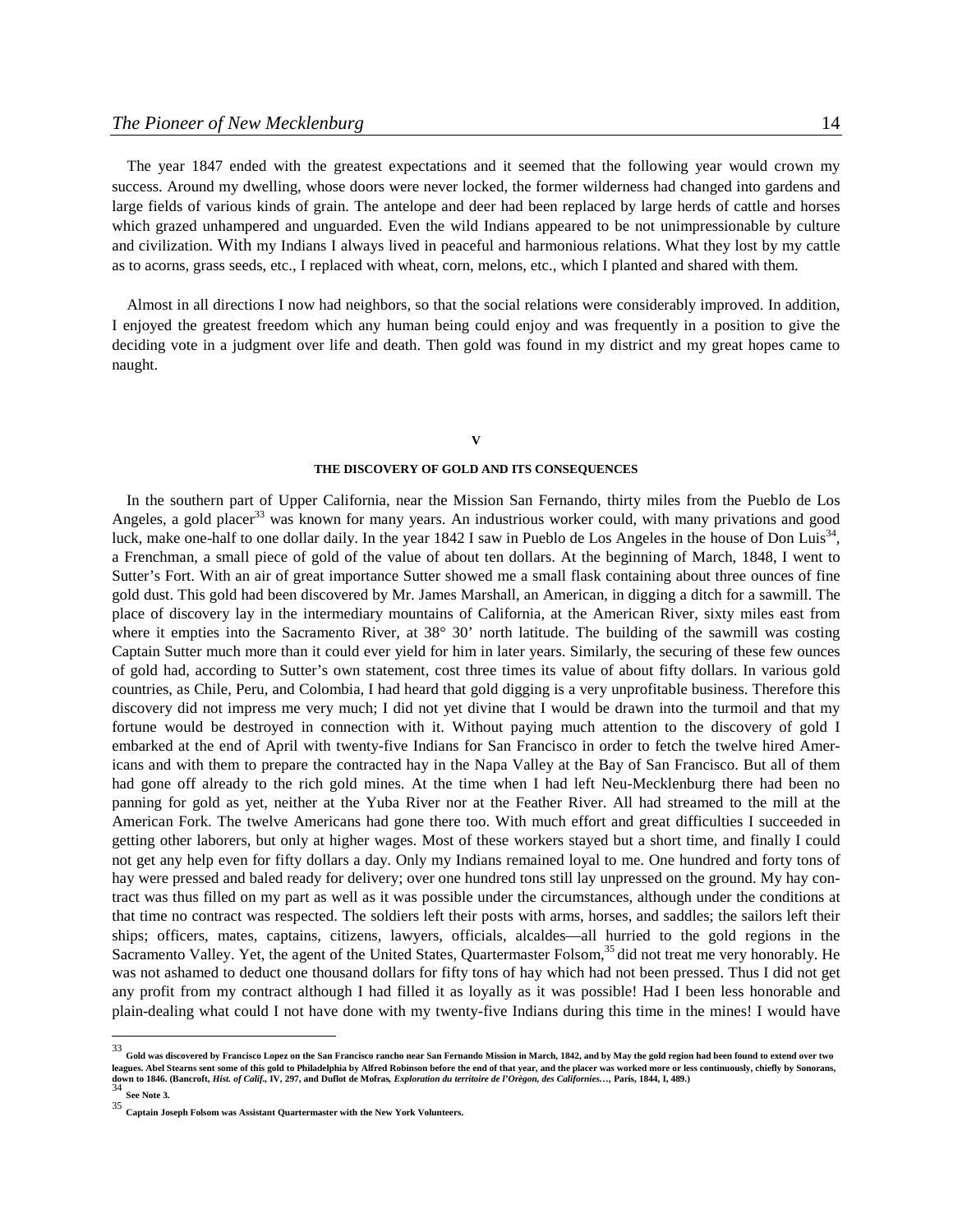-

### 15 *The Memoirs of Theodor Cordua*

considered Folsom's procedure not unreasonable if his government would have had any disadvantage in this deal. Later he could find no ships to freight the hay and had to let the whole shipment lie with the exception of a few tons, until the fall and winter rain spoiled everything.

At the end of June, I returned to my ranch. My majordomo received me, but he was intoxicated to such an extent that he could not stand on his legs. At the time when gold was discovered, I had in my employ a German, Adolf Brüheim<sup>36</sup> from Hamburg, for a butcher and cook, an American for majordomo, an American for blacksmith, three Englishmen and a Scotchman as carpenters, and an Englishman for captain of my boat and my canoes. With the exception of a few Indians and the intoxicated majordomo all of my people had left me. The carpenters who were supposed to build the ship had gone so far as to pull up the floors of my house. Of the two thousand board feet stolen in this manner they had built a machine to wash gold at the mines, receiving one-third of the yield. In the fields, the stalks were weighted down with over-ripened grain. With great effort and much expense I harvested the larger part and put it in stacks near my home. However, this grain was spoiled later by the rain and by the cattle because of the lack of laborers. Most of my neighbors left all the grain unharvested in the field. In the fall from six to eight dollars were paid for a bushel, about sixty pounds, of wheat or barley. I could have had a harvest of about five thousand bushels this year. Many who went to the mines or returned from them, called at my house because my place was the most convenient for all the northern mines. This caused me much trouble and I did not receive any thanks for it. While everybody was searching for gold I had nothing but expenses and work. Even the most respectable people went into the rich Californian mountains, whose river beds had been filled with gold since time immemorial. One spoke of nothing but ounces and pounds. Some of my former employees claimed to have made as much as ten to twenty thousand dollars. Although I was but twelve miles away from the rich Yuba washings I could not participate in the rush because I had no help and was obliged to watch the house. The few who were still with me were always intoxicated, so everything was in the greatest disorder. A colored cook I could not hold even for twenty dollars a day. To an old Englishman I paid a thousand dollars monthly for doing nothing except driving the cattle to the mines. The price of a head of cattle had increased to \$40 and \$60, and horses were sold from one hundred to three hundred dollars a head. Compared to former times, these were enormous prices, but what benefit does a captain derive from high freight rates when he can secure no sailors, and of what avail is a high grain price to a farmer if he is obliged to let his harvest spoil? To aggravate matters, no one paid any attention to the laws which had been in force until now. Everybody had his own code of law or recognized only the law of the club; there was more stolen than bought. These were the beautiful golden times in which almost all of the old and well-to-do Californians became poor. Had I had only a few honest Mecklenburgers in my employ or in my district for neighbors! How we could have been the happiest and richest people, not by digging for gold but by the possession of land, by agriculture, and cattle raising! Although the value of the land in my district and the price of products had not increased so enormously, a young married man with a capital of two thousand dollars could have been a well-to-do man in ten years without any trouble. In the year 1845 I was prepared to grant homesteads to one hundred families, so that each would have received a farm of about seven *lasts.*37 In addition, I would have been able to supply them with cows, oxen, horses, hogs, and chickens, and yet I could have had enough land left to graze thirty thousand head of cattle. In the year 1848 I was the richest man in the Sacramento Valley and as good a ranchero as could be found in California.

Before the discovery of gold I wrote repeatedly to my home country, informing people of what I knew of California's great fertility, its valuable products, and its healthful climate. I asked my friends to send me active young people. They could have made their fortunes here, but no one followed my well-meaning suggestions at that time. Thus, in 1843, after I had traveled over almost all of Upper California, and after I had become acquainted with the country, climate, and the various conditions, I wrote to my brother, Ferdinand, who lived at that time in Luebeck. He had come to Surinam at my solicitation and had lived there a long time with me and should have known me well. I wrote to him about everything: about the grass, about the oaks, the fir and pine trees of four hundred and fifty

<sup>36</sup> **Adolph Bruheim had come on the** *California* **from Honolulu in 1842, as a servant to one of the passengers. Being permitted to remain, he went to New Helvetia and was later** employed by Cordua. In 1846 he entered into a contract with the United States Government to carry mail from Sacramento to Sonoma, and early in 1847 he was a member of the Donner relief expedition. (Batscroft, *Hist of Cali*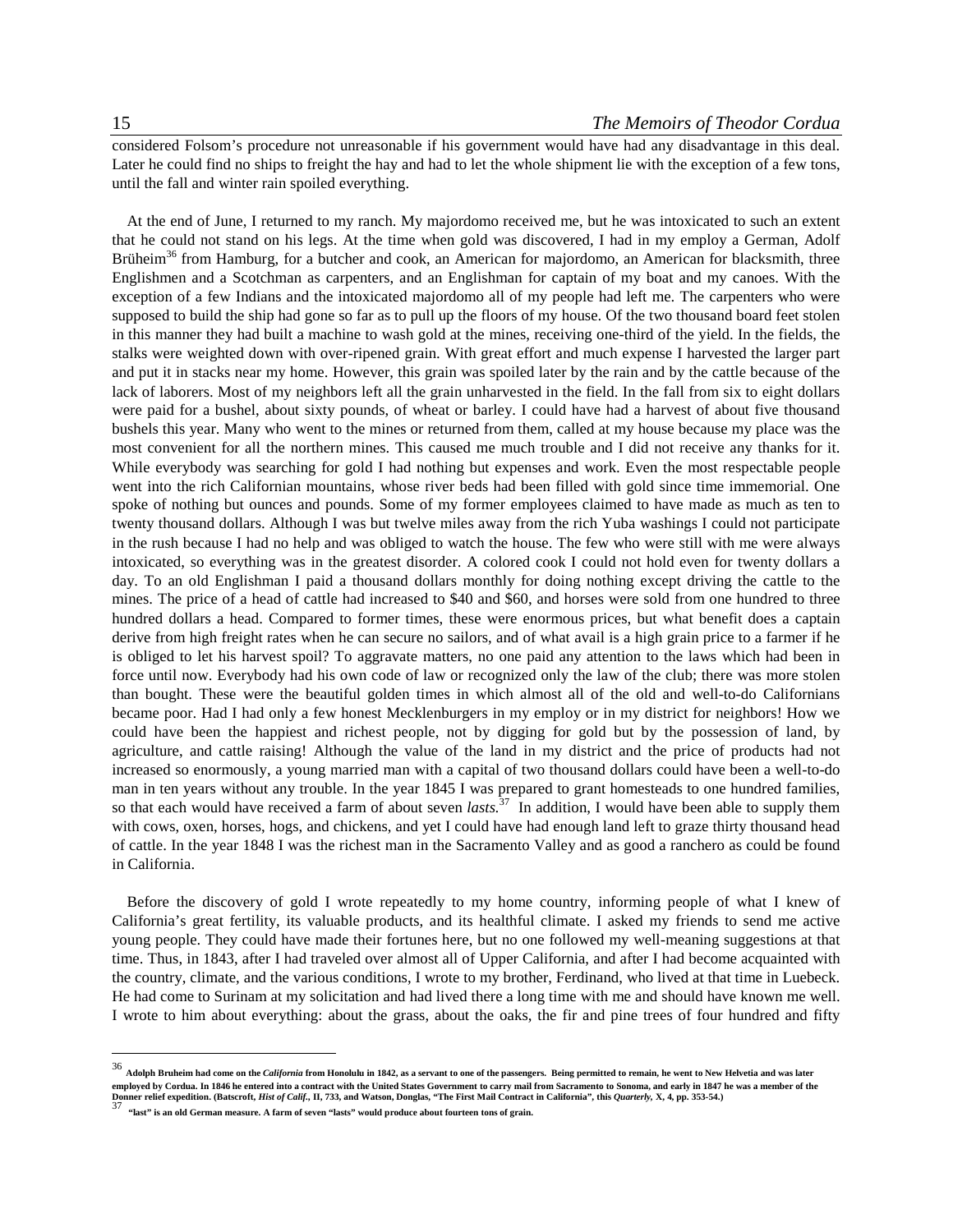### *The Pioneer of New Mecklenburg* 16

feet,<sup>38</sup> about the lead and the silver and gold, about the humming bird and great grizzly bear, about the anchovies and about the whales. I asked my brother to send me one or two experienced Mecklenburg farmers who would have been able to judge whether my opinion of California was right and whether the land was suited for North German immigrants. Everything else I could have arranged easily then. However, in 1845, two years after I had written, I received an unfavorable answer from my brother, and thus, time passed without results. A highly esteemed friend of my youth, John Pogge of Roggow, at least, called the attention of the Patriotic Society to my information and made my communication public in newspapers. But these efforts, too, were entirely without results. Had I had a chance to go to Europe myself I certainly should have found enough people willing to come to California.

Already in 1846, immediately after the American occupation of California, I acquired a lease on a small country estate from Captain [J. B. R.] Cooper. It was a beautiful site, known by the name of Corte Madera, on the north side of San Francisco Bay, not far from the coast and thirteen miles from San Francisco.<sup>39</sup>

In the course of the same year Corte Madera was visited by forty to fifty whalers and many warships. Since San Francisco was not in a position to provide sufficient provisions, I intended to victual these ships. The large ships could anchor about two miles from Corte Madera. I had built a dwelling place and a large chicken house, brought five hundred chickens, one hundred tame milk cows, one thousand sheep, ten hogs and all kinds of implements for agriculture and horticulture to this estate. Furthermore, I had fenced in one square mile, six hundred and forty acres, for the purpose of raising all kinds of vegetables so that I could supply the ships with everything, from a head of lettuce and an egg to one thousand barrels of salted meat. The north side of the Bay is much cooler and hence more suitable than the Sacramento Valley for salting and smoking meat as well as for raising onions, potatoes, and cabbages. This establishment, combined with a tannery and a wagon factory,<sup>40</sup> would have become a regular gold mine even before the discovery of gold. How much more would this have been true later on in view of the proximity of San Francisco! At that time the price of a bottle of milk was \$1 to \$1.50, one pound of butter was \$1.50, one pound of beef 30¢, one pound of pork 70¢, one melon \$3 to \$5, one pound of potatoes, \$1, one pound of onions \$1.50, and everything else in similar proportions. My residence, Neu-Mecklenburg, was over two hundred miles away from Corte Madera. I, myself, could not reside at Corte Madera because I would have had to neglect my principal business. A good, honest man who was suited to be a manager I could not find. Therefore I had to return this establishment with loss in 1847. It consisted of about ten thousand acres of land and was covered with the most beautiful timber in California, such as pines, firs, cedars, and oaks. The only improvement I had to make for a ten years' lease of the place was the erection of an adobe house of the value of about three hundred and fifty dollars. According to my contract I would have become the owner of the property on payment of five thousand dollars after ten years—that meant in 1856. In the year 1849, the land was sold to the American Government for \$95,000.

### **VI**

### **THE END OF NEW MECKLENBURG**

Just during the unfortunate period of the intoxication caused by the first gold rush, in October, 1848, I received another letter from my brother, Ferdinand, which was just as unfavorable as his former communication. At the same time Mr. A. Neumann in Surinam, an old friend and acquaintance of mine, who had just become my son-in-law, wrote that he was willing to come, but wanted to know first under what conditions I would receive him. I could not blame him for this because he had a good business in Surinam. Yet, if he had come I should have gladly transferred to him and to my daughter, Marie, half of my property. Now I saw all my plans come to naught. I was alone without assistance and without friends, surrounded by vagabonds who thought only of their own interests. Ill and desperate I had to look around for some kind of assistance and was obliged to take a partner. I found a suitable man in Charles

<sup>38</sup> **[Cordua's note]: According to Fremont, there are pines of this enormous height in California. The mammoth pine, whose bark was shown at an exhibition in New York was three hundred and sixty-three feet high.** 39

**<sup>[</sup>Cordua's note]: See the article, 'Vier Tage in der Bai von San Francisco" by [Friedrich] Gerstäcker in Nos. 162-64 of the** *Ausland.*

<sup>40</sup> **In the German text it is not quite clear whether Cordua means a wagon factory or an express business.**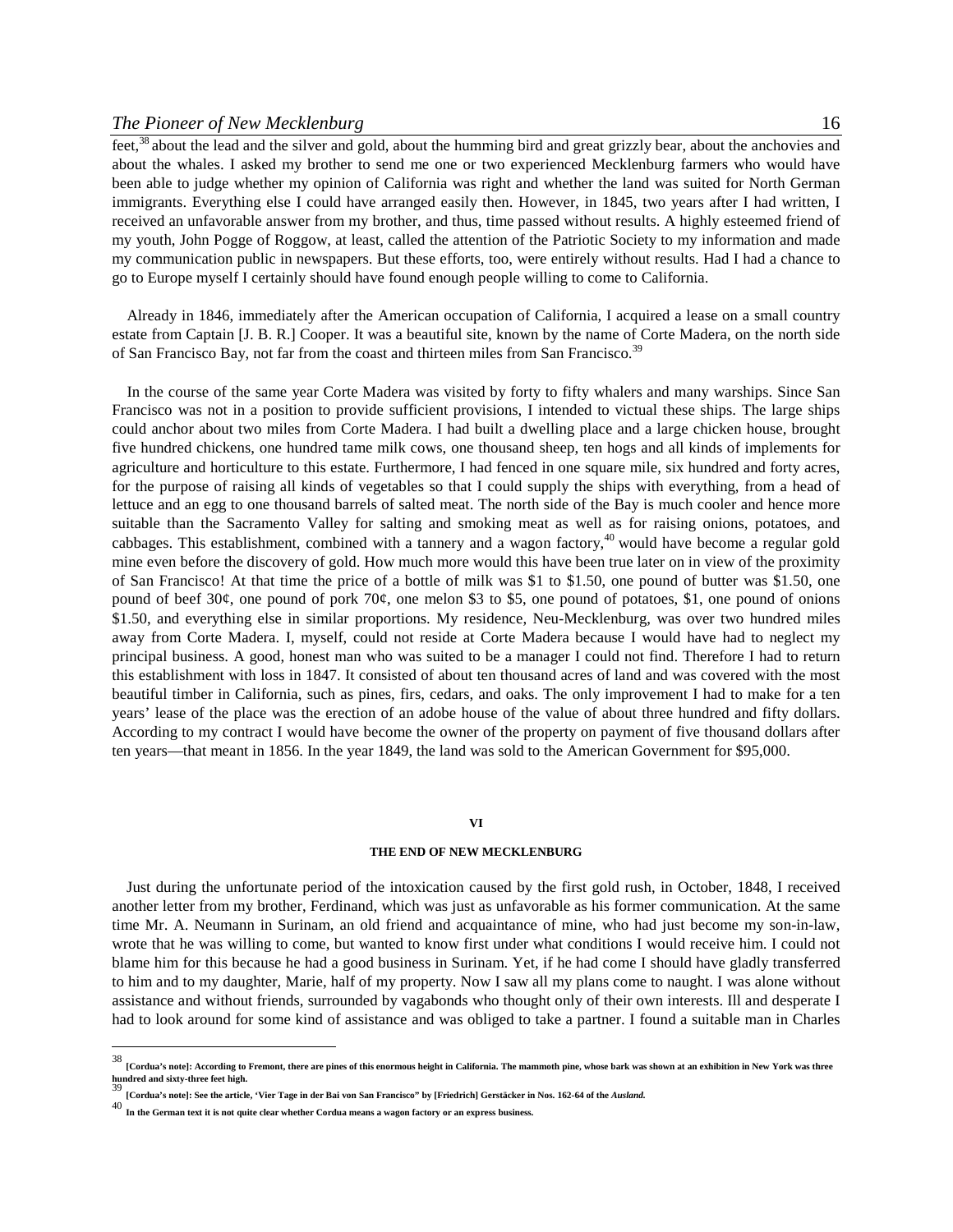Covillaud, an Americanized Frenchman from Cognac. Extremely poor, he had come to me from North America in 1846. I employed him as a cooper and he worked as such from October, 1846, until December, 1847. Although he was not a good cooper, nevertheless, I was satisfied with him. In December, 1847, I discharged him because I did not need him at that time. Thereupon he became a gold washer on the Yuba River and at the same time carried on a profitable trade with my Indians. This was the principal reason for selecting him as my partner because naturally I now became a partner of his claim and of his trade. At the same time I had a most convenient location to which I could drive my cattle in order to slaughter them for the miners of the Yuba region.

In the spring of this year I had about five thousand head of cattle, by fall I had sold twelve hundred, and when Covillaud became my partner I still owned thirty-eight hundred head. Of these, 500 were sold during our partnership. Thus Covillaud had acquired in October, 1848, half of my possessions. When men are in distress or occupy an inferior position they are often kindly and good, but as soon as their conditions improve they frequently become the opposite. In the case of my Frenchman I soon learned that he was a very bad fellow without any character. He acted entirely against my interest and did not pay any attention to our contract. Since there were hardly any laws, the one who owned the most had to suffer. This and other things induced me to sell the other half of my property to Covillaud's brothers-in-law, Mr. Nye and Mr. Forster,<sup>41</sup> for twenty thousand dollars. Martin Nye was an American, born of German parents. He had been my majordomo for several years, but had lived for the last two years on his little farm on the other side of the Yuba above my estate. He was known as a cattle thief and never hesitated to steal what he could from me. In 1846, Colonel Fremont wanted to have him shot for the theft of some forty head of cattle from my ranch. I saved him, however, from this fate. Mr. Foster was a gentleman through and through, "every inch a gentleman," as the Americans say. Later these two sold their shares to Covillaud, who now united "lease and grant" by buying the lease from Captain Sutter.

When the news of the discovery of gold in California reached Europe many of my countrymen, even my brother, wanted to come to California. Now, however, I could not advise them to do so any longer. Everything was too late! On the first of January, 1849, I transferred my Neu-Mecklenburg to the new owner, and left it with tears in my eyes the end of February. I went with three hundred pounds  $(4,800 \text{ ounces} = 120,000 \text{ tales}^{42})$  of the finest gold which had been gathered at the Yuba and Feather Rivers down-stream to San Francisco. My intention was to embark for Europe, but there was no opportunity to do so. Steam shipping was not yet in existence. To make matters worse, all Europe was in a state of revolution, according to the letters of my brother, and many of my affairs had not been settled. Thus I remained for the time being in San Francisco.

I participated in almost all of the newly started towns of California. In Sonoma, in Napa, and in Benicia I had one building lot each, and in San Francisco four large lots. Upon one of these San Francisco lots a little house was built which later became the great banking and express business of Adams and Company.<sup>43</sup> Since the year 1845, I owned one-fifth (800 lots) of the town of Suttersville, which had been founded and surveyed at the Sacramento River. But Sacramento City (the former Nova Helvetia), which was located nearby, was a strong competitor. Sacramento did not have the favorable location of Suttersville because the latter was situated on the only elevation that could be found along the Sacramento River as far as two hundred miles inland. The land at the Sacramento River, where the large city of Sacramento was to develop, on the other hand, experiences a flood almost annually. Very often I have traveled there with my boat and have measured eight to ten feet of water. Yet through the intrigues of A. Sutter, Jr., and several American speculators, Sacramento City has become the large beautiful inland metropolis which adorns the shore of the Sacramento River. Suttersville, on the other hand, did not prosper and is today nothing but pasture and garden land. In the floods by which Sacramento City suffered in later years, not only many people were killed, as in 1850, but millions of dollars of goods were lost. Therefore it has been necessary to elevate the whole city more

<sup>41</sup> **Covillaud had married Mary Murphy, for whom Marysville was later named. Michael C. Nye (according to Bancroft) came overland with the Bartleson party in 1841, was naturalized in 1844 and was granted the Willy rancho on the Yuba, doubtless for his services in the Micheltorena campaign. He married, in 1847, Mrs. Harriet Pike (née Murphy) of**  the Donner party. He was a resident of Marysville in 1858, but later went to Oregon. William M Foster, with his wife, Sarah Murphy, came to California with the Donner party. He<br>was at New Helvetia in 1847, had a furniture **(Bancroft,** *Hist. of Calif.,* **II, 770; III, 745; IV, 756.)** <sup>42</sup> **About \$90,000.**

<sup>43</sup> **At 99 Montgomery Street.**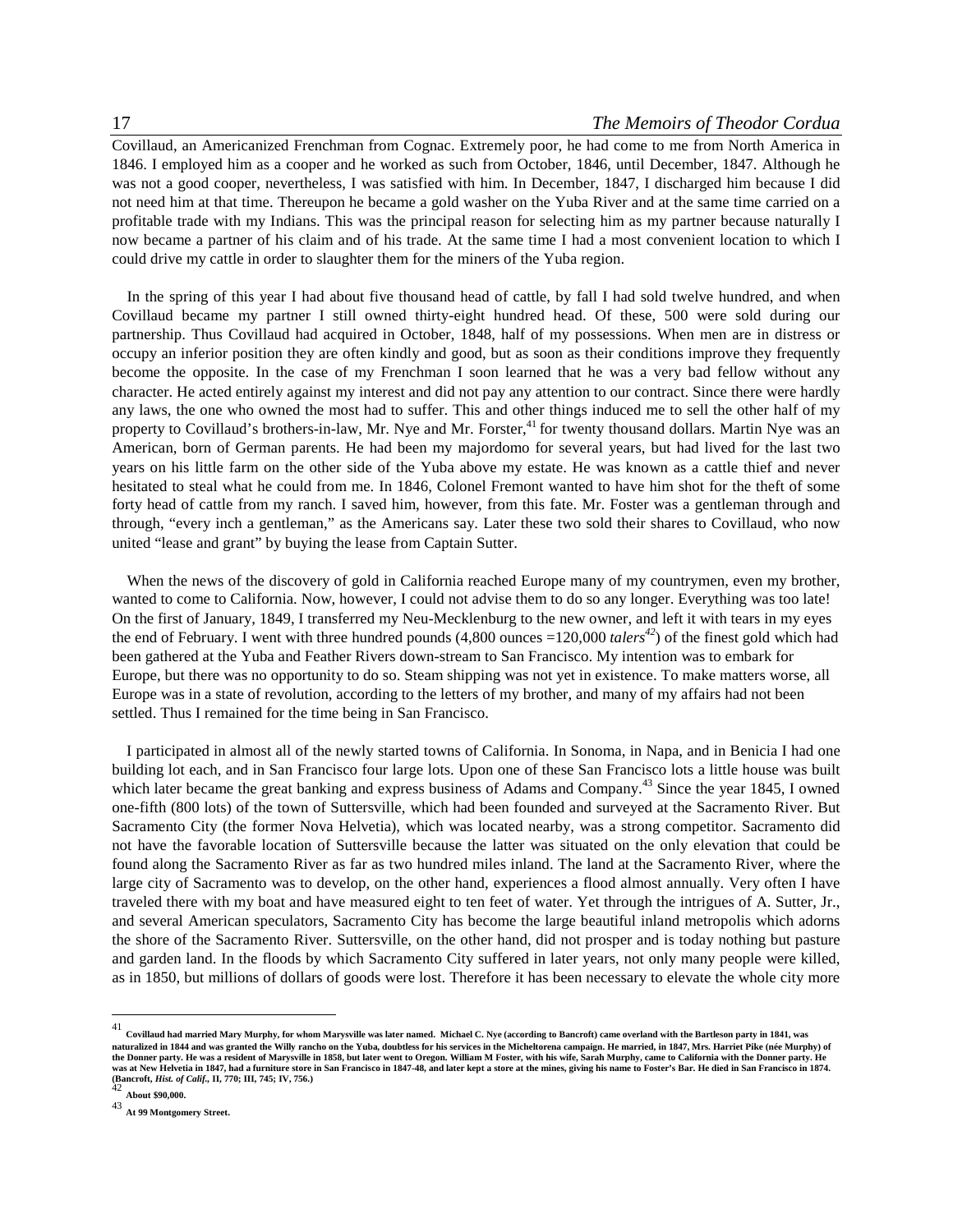44

than seven feet. This is typical of the wild speculations of the Yankees!

In order to make a success of Suttersville the owners had to do something. With two of my partners, George MacKinstry44 and John Bidwell, I decided therefore to establish a business house. I trusted both of these men because I knew them for eight years as bookkeepers and agents for Sutter and as honest people. They had, by gold washings and trading under the firm name of MacKinstry and Company, earned with three men at the Feather River fifty-four thousand dollars within three months. I now bought several shipments of goods cheap at auction. As I did not like MacKinstry's way of acting from the very beginning I employed a wellrecommended young man from Hamburg, Gustav Wilhelm Berteau, at a salary of five hundred dollars a month to take care of my interests in Suttersville. But the evening before the schooner *Itrovide* was to sail with the first shipment, accompanied by Mr. Berteau, to Suttersville, Mr. Berteau resigned, remarking that he believed that he would be able to make more money in the southern mines. In this way two complete shipments of goods fell in the hands of MacKinstry and Company and were lost to me by careless trading and speculating. The loss which I suffered by this and by the failure of Suttersville in general, I estimated at fifty thousand dollars.

It had been my intention originally to establish a business in San Francisco with agencies in Suttersville and at the Yuba. Now, however, the goods which were left, I brought with much effort and great expense to the mines in the Yuba region. My business flourished quite well here because almost all of my former Indians were gathered around me and brought me their daily output of gold every evening and received goods in exchange for payment. This angered the envious Americans and caused them to add to their local and mining laws the clause that no Indian was allowed to pan gold at the river. Many a good Indian who did not want to obey such arbitrary laws was shot by the greedy gold hunters and I, myself, was in danger of losing my life.

In May, 1850, an old acquaintance, Mr. Rudolf Westhoff from Coblenz, visited me at the Yuba River. It happened that I was not at home at the time. His companion, Mr. Görlitz from Breslau, made a fire, and in a few moments everything was turned into ashes. My loss was twenty-eight thousand dollars. It was an accident for which the careless fellow from Breslau was responsible. Practically with each of the numerous fires in San Francisco I suffered losses, as I did also in the great flood of Sacramento City in the winter of 1850. From the chief pay-office of the government with Captain Folsom in charge, my deposit of one hundred ounces of gold was stolen. At the Yuba River my agent Ferary robbed me of another two hundred ounces of gold. At various places people stole four of my houses from their foundations. In one night at the Yuba River thirty-three mules, valued at two hundred and fifty to three hundred dollars each were stolen, and at various times six fine saddle horses were taken. All I had left was a wagon with two mules. With this I left the Yuba mines and went by way of Marysville down the Sacramento River. At the Hock Farm I was introduced by Sutter to Mr. F. Gerstäcker,<sup>45</sup> who was returning from an unsuccessful gold expedition to the Feather River. He, as well as his companions, was soaking wet from head to foot, partly because of the incessant rain and partly because of having to wade through small rivers which are formed here during the rainy season. They were all on foot and had reached this point after many tribulations.

In the dress of a California gold miner no one could be recognized, neither the rich nor the scholar. In the Hotel de France at Sacramento City, I met through Sutter, Prince Paul of Württemberg. The prince, a scholar and a widely traveled man, tall and corpulent, was very simple, without the slightest conceit and extremely interesting in conversation. Nothing but curiosity had led him, immediately after the discovery of gold, to come to the wild, disorderly California where not the slightest comforts could be obtained—even for money. He had left his escorts in Mexico and knew how to put up with everything. Often I had the pleasure of drinking a toast to Germany with him. I was pleased to note also that he would acknowledge the cordial greeting of a blunt American with a hearty handshake.

<sup>44</sup> **George McKinstry, Jr., was an overland immigrant of 1846 who became the first sheriff of the northern district, at Sutter's Fort, 1846-47. He was active in relief measures for the Donncr party and his letters on this subject were published in the** *Calilorstia Star***. He was prominent in public affairs in Sacramento in early mining times, and had a trading post on the calilor of Calilor Star** *of Cali* 

Friedrich Gerstäcker, who was the author of Gold! Ein californisisches Lebensbild aus dem Jahre 1849, Leipzig, 1858; Kalifornien's Gold-u. Quecksilber-District, nach: The *California Herald***. Leipzig, 1849, and various other stories and sketches about California, some of which were translated into French and English. He had a long career as a writer and became one of Germany's most popular novelists.**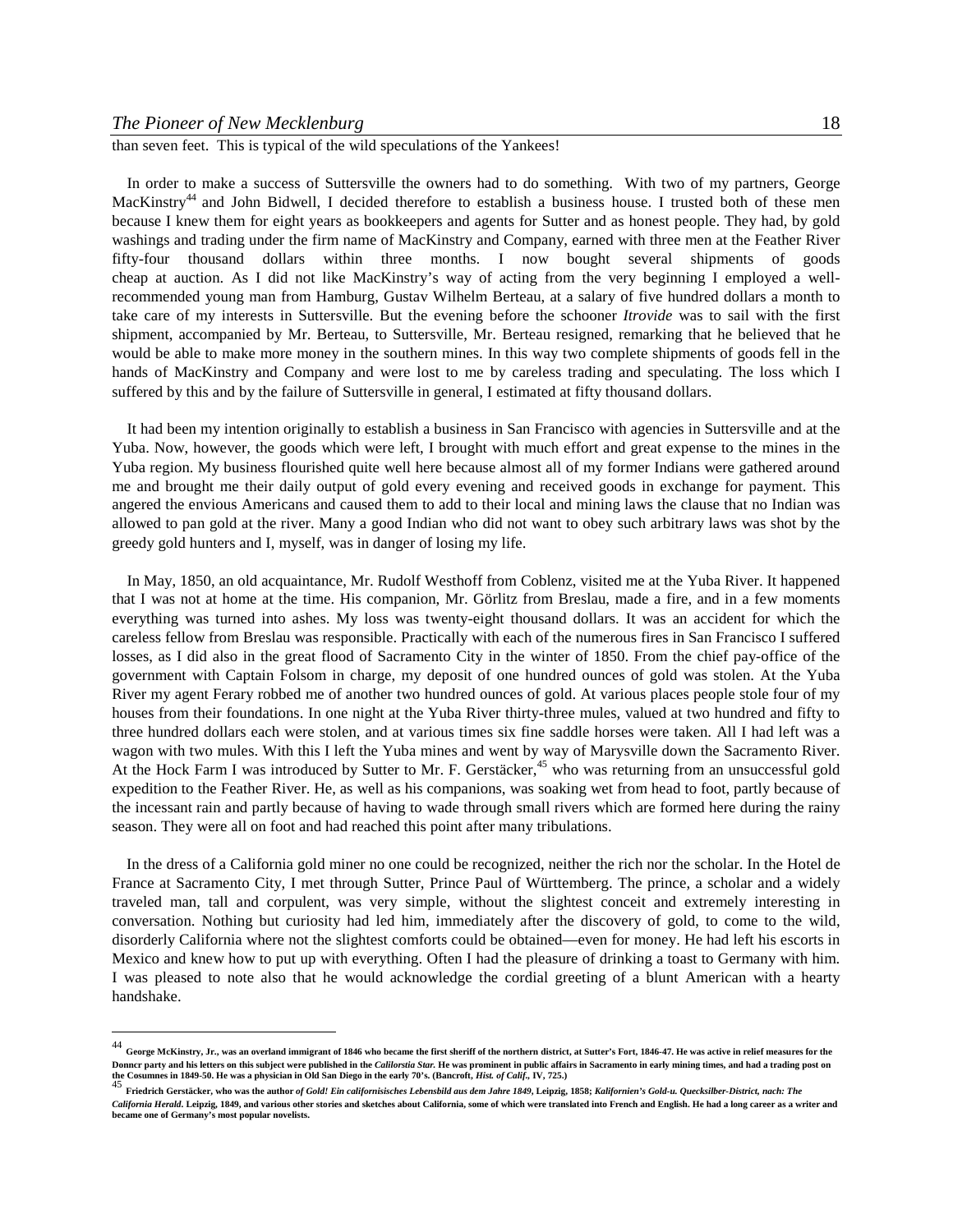### **VII**

### **FAREWELL TO CALIFORNIA**

All my endeavors to make a success of Suttersville failed, and all my efforts to save what was left were in vain. Hardly any one paid his debts; the daily expenses were large. Without home and without comforts I journeyed from one place to another. Only a short time ago wallowing in gold, I was now without hopes for the future. Many a glass was emptied to chase away thoughts of numerous vexations. Almost everywhere fellow-sufferers met, who tried to drown their sorrows in drinking. I was on the verge of despair and ruin at the time in which the disorder of the masses of the people who had gathered in California reached its highest peak. Fortune's favorites acted often more foolishly than those upon whom the goddess had already turned her back.

Until the beginning of 1851, I lived like this. I traveled from one town to the other and looked into all sources in an attempt to work my way up again. In May of this year I established a hay business in connection with Mr. C. P. Scholl from Wurttemberg. In the Napa Valley, which is covered with tall wild oats, I still had two hay presses. On the 22d of May I began making hay with twenty-five men, pressing it and shipping it at once to San Francisco. At first we sold a ton here for sixty dollars; later, when the prices were falling, for twenty-five dollars. By July we had shipped and sold over four hundred tons. Five hundred more tons of the best hay, made of oats, barley, clover, and vetch, were still stacked on the shores of the Napa River. As the price had fallen considerably because of the large supply we intended to let our stores lie until the late fall or the spring of the following year. We were still busy with pressing when, unexpectedly, a quarter of a mile from our place in a field of stubble barley a fire broke out, caused by the carelessness of the people who were harvesting the barley. The fire quickly gained ground and all our stacks, together with the presses, were consumed by the flames. According to our figures, the loss amounted to about twenty thousand dollars.

A few days later I was in San Francisco and took lodging with Mr. Johann Huber<sup>46</sup> from Paderborn, with whom I had become acquainted at the Sacramento River and in the Yuba mines. In the year 1840, he had emigrated from Westphalia by the Osage in Missouri and had been lucky enough to buy twenty-one large building lots in San Francisco shortly before the discovery of gold.

With irresistible force I was drawn once more to the Sacramento and Yuba Rivers, into the California mountains. I desired to see again the spot of my former happiness, which had faded a long time ago, and to shake hands with my old dear friends and acquaintances. In March, 1852, I started on my last trip for the Sacramento Valley and the mountains. At four o'clock in the afternoon I left for Sacramento City with numerous fellow travelers. The mighty steamer quickly cut through the quiet waves of the Bay. But not until dawn of the next day—a mild spring morning—did we pass beautiful Suttersville with its green pleasant hills, defying the highest floods of the stream. It was not yet seven o'clock when we landed in front of Sacramento City—at the large high levee which had been built to protect the city from floods. After a short stay we went on to Marysville where we landed six hours later. Formerly I had needed six to eight days for this trip of two hundred miles, now I made it in sixteen hours. From the mouth of the Sacramento up to the Yuba, every bend of the river, almost every tree at the shore, and all the Indian villages had been known to me. Now the banks of the river, where formerly the Indians hunted bears, raccoon, and deer, were covered with growing cities, beautiful hotels, landing places, and farms of all kinds. All the Indian villages had disappeared. A similar change had taken place in the mountains. There too I found large cities, and highways lined with excellent inns. It appeared as if they had been there for centuries, but no trace of the natives could be found. My old place at the Yuba, which had been destroyed by fire, the neighbors had named "Cordua's Bar." Miners had made themselves at home there. Besides several Americans my cousin, Otto Hückstädt from Malchow, and a Mr. Simonis from Güstrow, were among them. Other Mecklenburgers whom I met in California

<sup>46</sup> **Bancrott** *(Hist. of Calif.,* **III, 789) mentions a Henry Hubcr. an overland immigrant with the Bartleson party in 1841, and grantee of the Honcut rancho in 1845 for which he was an unsuccessful claimant in 1853. He was at Sutter's Fort in 1846 and an owner of lots in San Francisco in 1847-48.**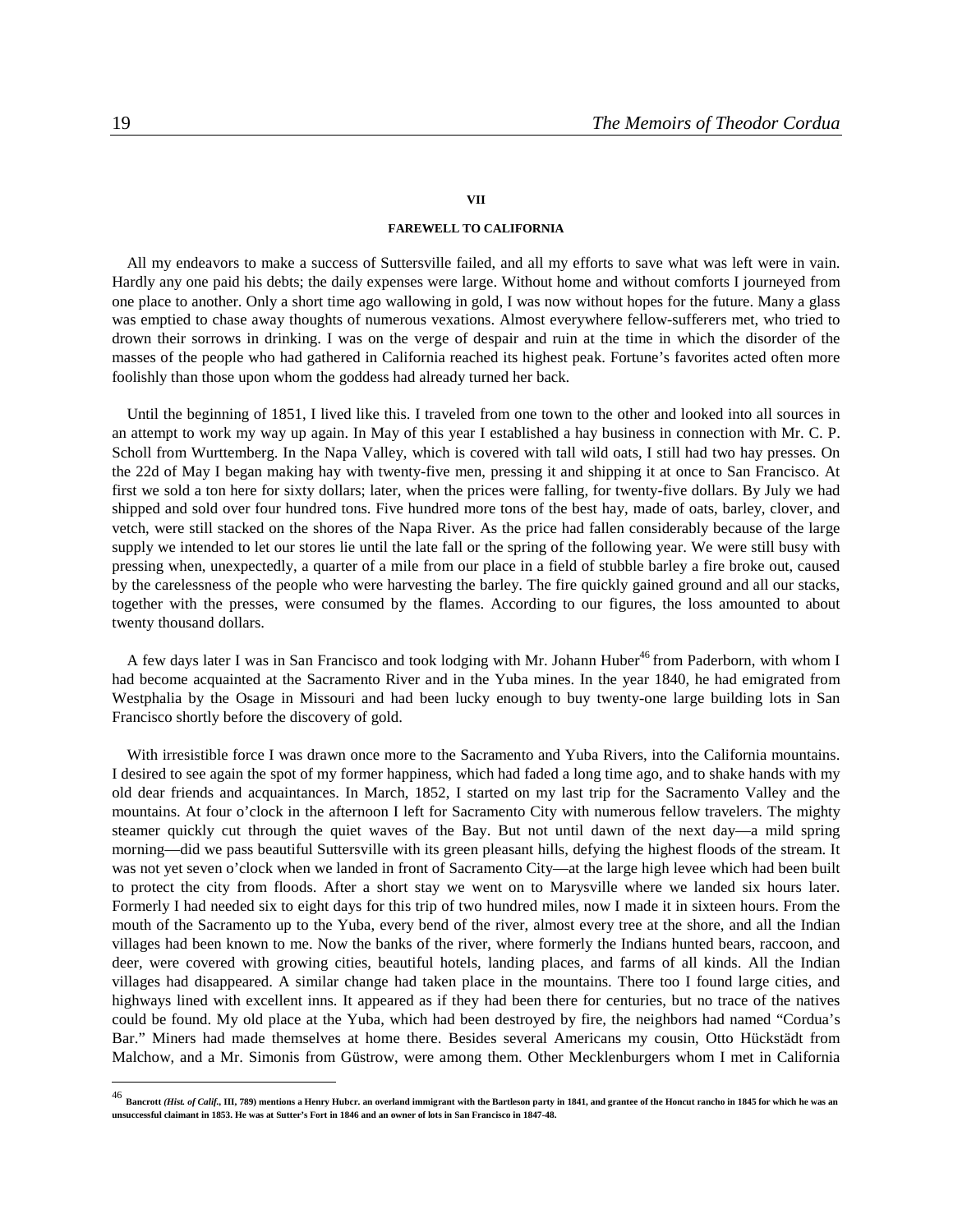### *The Pioneer of New Mecklenburg* 20

<u>.</u>

were Mr. Wöhler from Schwerin, Mr. Schmidt from Neustadt, Mr. Rose from Wismar, and a Jewish gentleman by the name of Schliemann from Neu-Buckow, an agent of Rothschild.<sup>47</sup> Without being able to greet my old friends, the Indians, I soon returned to San Francisco. My health was ruined, my future prospects very hazy, and the memory of the past few years so painful that I disliked to stay here any longer. I had lost all my courage and despaired almost of the whole world. In the ten years which I had spent in California I had not spent one hundred dollars for clothing and pleasure, and yet hundreds of thousands of dollars had disappeared. Where I had operated personally, I had earned much money; where others had done business for me I had lost. One misfortune after another had come fire, water, swindle, and theft—until the devil had taken everything. In all my life I had not worked so-hard and had not been obliged to fight such terrible difficulties as within the last two years in California—yet I had lived like a dog. I probably would have been more fortunate if I had not been tortured always by the thought that I had to make good my losses in Surinam in order to go back to Europe as a made man, and if I had not made the mistake of selling my ranch, Neu-Mecklenburg. However, as far as the first point is concerned no one can reproach me for this unless he feels like defending the maxim: "Honesty is not always the best policy." Similarly, no one can blame me for having sold my ranch. Anybody would have done the same under the unfavorable conditions, especially since my title was doubtful and the cattle, grazing without protection in the open, were stolen daily. In the course of twelve months, to be sure, the conditions improved considerably. On my ranch was established the beautiful city of Marysville. My property titles were recognized in 1854, by the commission appointed by the United States and now the value of my original property in California amounts to perhaps more than six million dollars. Yuba County, my old Neu-Mecklenburg, is now one of the most densely populated districts in the Sacramento Valley, inhabited by a population of about sixty thousand white people. Cattle and game have disappeared. Instead one sees on the roads and highways which cross in all directions migratory miners on horseback and on foot, stages, freight wagons, and pack-animals hurrying to and from the rich gold mines. The water of the Yuba was formerly as clear as crystal; now it is muddy on account of the gold washings. Marysville which was my former place of dwelling is one of the most prosperous towns of California with over twenty thousand inhabitants. A number of hotels, churches, and theatres are now in this town. At the spot where I had my garden are now several hundreds of large warehouses and stores with all kinds of goods. Fifteen to twenty steamers travel on the river, on which, fifteen years ago, I had been the first skipper, causing the Indians of the village on the shore to stare in amazement at my boat. My resolution to leave California was therefore final. In May, 1852, I took passage with the brig *Caesar*, Captain Weissenhagen, stopping in San Francisco on her voyage from Bremen to Honolulu.

### **VIII**

### **NOTES ON NATURAL HISTORY**

Before I end my story of California I desire to list on the following pages, to the best of my knowledge, the animals, plants, and natural resources of the country and make a few remarks about its natives.

### 1. **ANIMALS IN CALIFORNIA**

### *A. Mammals*

Three species of squirrel (the common, the flying, and the ground squirrel); one species of kangaroo-rat (nice, harmless animals which stay in the neighborhood of old decayed villages, but which we also found on my ranch where they danced around in large numbers on beautiful summer evenings; later when dogs and cats became more plentiful I saw one only occasionally); two species of mouse; one species of German marmot; one of gopher; one of mole; one of hare; one of rabbit; one of beaver, living at the lakes and rivers, usually in schools. (In general this beaver lives in a different manner from the beaver of the Rocky Mountains. The latter is forced by conditions to build large dams which the California beaver rarely needs.) Three species of marsupial; two of opossum; two of

<sup>47</sup> **Louis Schliemann, a brother of Heinrich Schliemann, the excavator of ancient Troy. The famous archaeologist himself visited California in 1851 after the death of his brother.**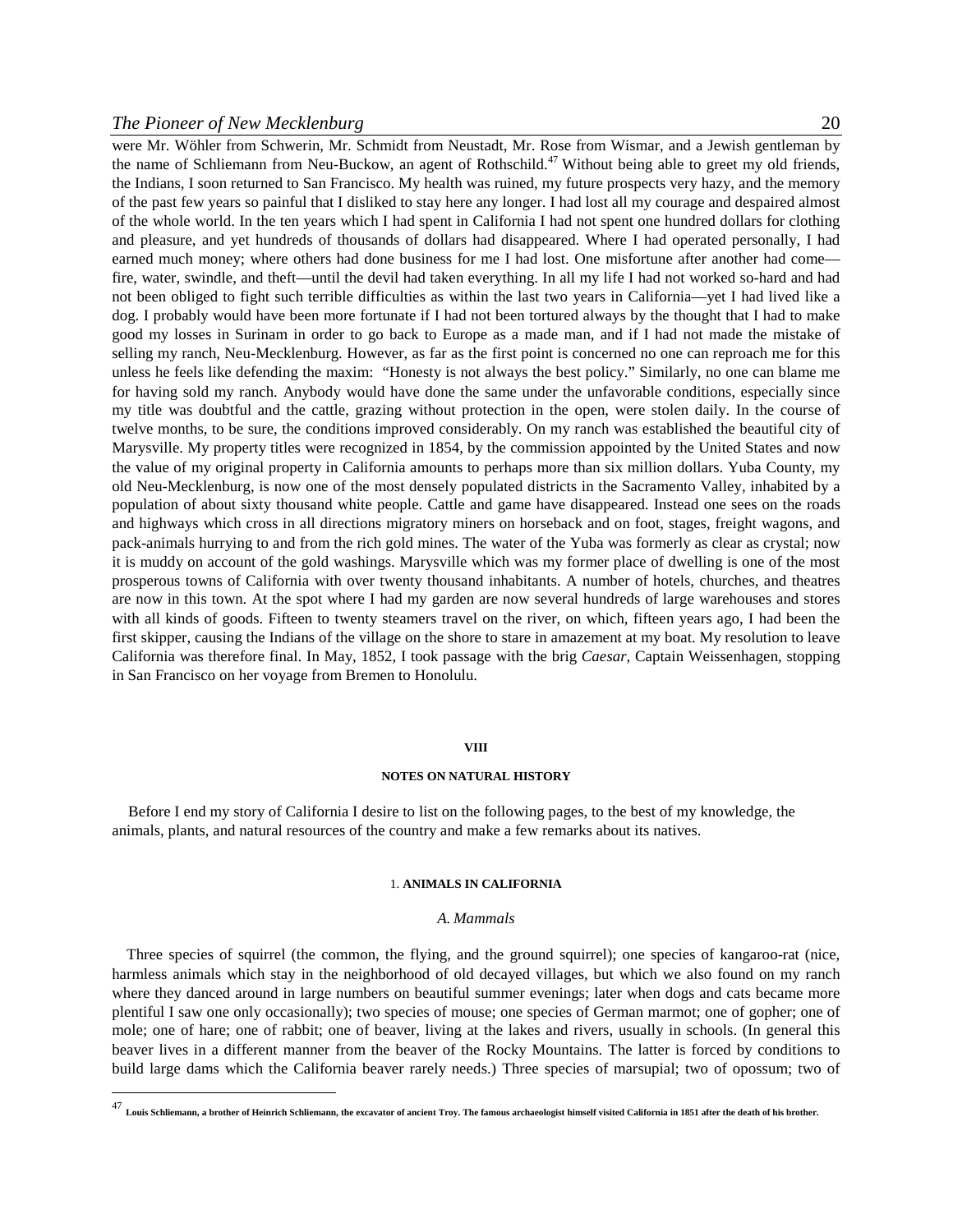skunk (among them the pole-cat); one species of land-otter, in the rivers, inland swamps, and lakes. (Its fur is worth six to eight dollars.) One species of sea-otter, at the seacoast (Russia and China pay eighty to one hundred and fifty dollars for its fur); one species of weasel; two species of bear, the grizzly (which becomes six to twelve hundred pounds in weight and lives practically everywhere at the rivers and in the canyons of the mountains) and the small black bear (which is only found in the higher mountains in California); one species of raccoon; one species of wolf; three species of fox (among them the prairie wolf or coyote); one species of jaguar (the red tiger); one species of antelope (blue-grey with white neck; it is the same kind which one finds in the Rocky Mountains, in fact the only one which exists in North America); one species of elk; two species of deer, the black and the red-tail (the buck of the former is larger than the common deer of Germany).

### *B. Birds*

Eleven species of hawk and falcon; two of vulture; two of owl; two of woodpecker; two of starling (one species entirely black, the other with beautiful red spots at the throat and on the breast. The latter is doing great damage to seed in the ground for it alights upon the fields in great numbers. It usually nests in the tule and follows the settlers. In the first years I did not find it on my fields, towards the end I saw it here and there.) One species of lark; two of linnet; four of pigeon; one of quail; one of pheasant; six of heron; one of ibis (of grey color); five species of snipe; three of sea-gull; one of pelican; one of swan (of white color and migratory); three of goose (among them a migratory bird found also in Germany); two species of diver; and finally twenty-seven species of duck. (Of these [last] about twenty species are migratory birds, which breed in the North and spend the winter in California. Among the species which stay in California is found our tame green-headed duck.)

### *C. Amphibians*

Three species of water turtle; two of toad; three of frog; three of small lizard. (To these belongs the horned lizard which lives on the dry, sandy ground in the intermediary mountains of California and in the Rocky Mountains. It is, I believe, native only to North America.) Six species of snake, of which several are poisonous. (Among the poisonous snakes one frequently finds the rattlesnake; among the non-poisonous one is distinguished by red strips on both sides of the back.)

### *D. Fish*

One species of sturgeon; one of bass; one of salmon (weighing from six to forty-five pounds); one of sea trout; one of anchovy; three of white fish.

### *E. Insects and Other SmallIinvertebrates*

Mosquitoes, flies, wasps, ants, grasshoppers, butterflies, and beetles are found in great numbers. Among butterflies and beetles I have seen nothing special except a rather large wood beetle. The louse of the Indians differs from our louse. There is found here a species of crab, and among the mussels there is one large seamussel *(pelome)*  whose shell glitters inside like mother-of-pearl, and also one edible river-mussel.

### 2. **Plants**

Seven species of pine and fir, among them the largest of the earth (mammoth pines); five of oak, among them the evergreen oak; one species of sycamore; one of walnut; one of hazelnut; one of alder; one of willow; one of gooseberry in the intermediary mountains (the berry has a very thick skin, but grows as large as a pigeon's egg); one species of blackberry; one of manzanita; two of thorn; one of wild oat (its grain is very light, its stalk which grows six feet high becomes as thick as thin bamboo; one finds regions of ten to twenty square miles where nothing but this oat grows, so thick and luxurious that it surpasses many of our oat fields); eight species of grass (among them are three species of beautiful bush grass and one species whose seed resembles the canary seed, but is smaller); one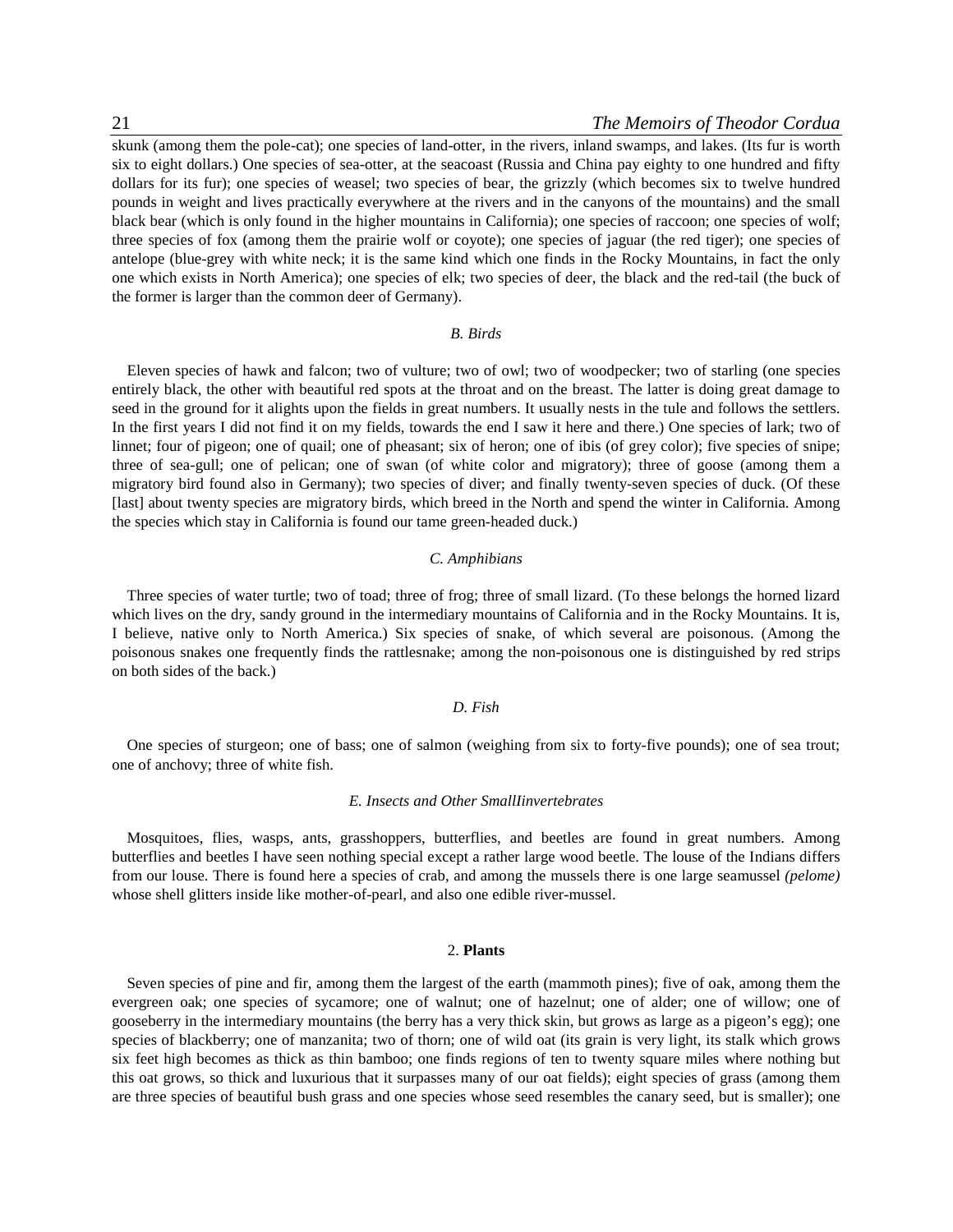species of alfalfa (the best herb-like fodder for cattle, the seed is similar to that of the clover); two species of clover, red and white; one of caraway; one of onion; twenty-three species of bulbous plants (among them the soap-plant); one species of mustard which grows six to eight feet and is the worst weed among the grain; two species of thistle; two of teasel; one of strawberry.

### 3. **Minerals**

Gold and mercury are found in large amounts, silver and lead very little, sulfur, salt, rock salt, and iron ore are assumed to be in the ground.

### **IX**

### **RELATIONS WITH THE INDIANS**

The white population of California consisted, at the time of my arrival, chiefly of descendants of Mexicans. They liked to call themselves descendants of the old Spaniards although their Spanish blood is very thin. Their complexion is somewhat dark with the exception of the women of the upper classes. The genuine old Californians are in general good honest people although they are somewhat distrustful of foreigners and have a deadly hatred for Americans. Californians and Americans are, indeed, two peoples who, because of their differences in character, customs, and principles, will never be able to form a whole. The Californians are hospitable and friendly; they like games, dancing, and music, kiss and love each other, and have in general many of the habits of the people of our Mecklenburg. They like the Germans better than any other nation. On the other hand the Americans are cold, arrogant, proud, and sly. The religion of the Californians is Catholic. The Indians are of one race, but are divided into many tribes according to whether they dwell in the South or in the North or in the mountain regions. They differ somewhat in size and physiognomy. The Indians of Southern California have a language whose sounds are similar to the Polish language. Their faces are more pleasant, not infrequently they have a Roman nose and even lighter complexion than the Indians of the North. The latter tattoo themselves above the eyebrows, on the head and on the chin. The mountain Indians have a wiry stature but are considerably smaller than the others. It is fair to assume that there are thirty different tribes in the country and just as many languages. Practically every thirty miles one hears a different dialect. An example will show that the tribes are related to each other, and at the same time differ. The Indians of the Feather River call water, "mummi," those of the upper Sacramento call it, "mem," and those of the lower Sacramento, "kik." The reason for the development and the existence of these various dialects among the tribes living very close to each other one believes to have been found in the fact that the tribes formerly and even today live in continuous warfare. A single incident will show with what cannibalistic rage the hostile tribes tried to destroy each other. In my neighborhood at the Feather River, shortly before Sutter started his settlement, a whole village of over five hundred people was burned by a tribe which lived about ten miles away by the Sacramento River. Even in my time many skulls and bones could be found at the scene of the conflagration, a silent proof of the crime.

The Indian has hardly any conception of religion. He knows, however, very well what is mine and thine and is capable of distinguishing between good and bad. Everything disagreeable which afflicts him he ascribes to an evil spirit. A higher being which we call "God" he does not know. If a death occurs, the whole village assembles and mourns the deceased by howling aloud, and similarly they bewail their dead on a special day every year. A like wail is started after sunset when strange events as floods, diseases, and other plagues, whose causes are unknown to them, are about to occur. For the sun and moon, both of which the Indian calls suns *(panum)—*one of the night and one of the day—they have a special veneration. The Indians of the valley bury their dead in the village, wrapped up and placed in an oblique sitting position. The mountain Indians (Tankus) cremate their dead. Everyone makes a sacrifice at the cremation. The value of such a sacrifice depends upon the more or less friendly relations with the deceased, and many throw without consideration their most valued possessions into the flames. If a chief or his wife dies the very best things have to be sacrificed. I witnessed at the lower Sacramento how they took out the intestines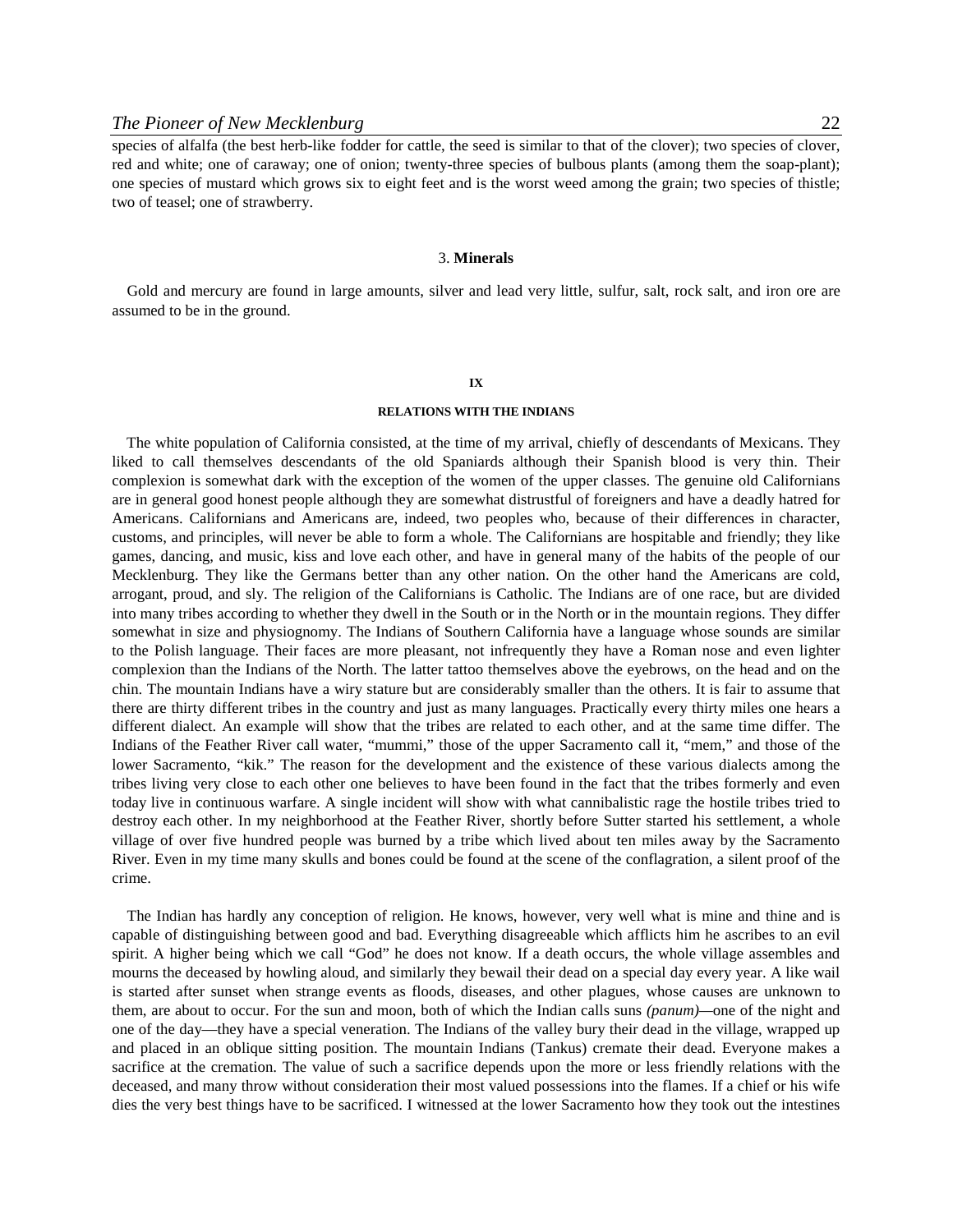of the deceased chief and filled the body with Venetian and white corals. These corals are made of human bones, and the white ones are the more valuable to the Indians. As a symbol of mourning the women of the mountain Indians, especially the old ones, blacken their faces and cover their black hair with-a kind of resin, so that the whole head appears as if covered by a tar plaster. For their dances they stand in a circle. These dances consist mainly of jumps and of pantomime. Men and women dance alternately. The songs of the women, drum beats, and harp playing accompany the dance. Both sexes are adorned with headgear which consist of artistically arranged upright feathers, ordinarily the tail feathers of a woodpecker. The men paint their entire bodies before the dance, especially the face, in red, black, and white. This is done too when they start on the war-path which is always opened by a war-dance. Otherwise the men are entirely naked. The women have a tuft of willow bast about a foot and a half in length fastened around the waist—both in front and in back. The men are passionately devoted to gambling, their principal entertainment and their greatest pleasure. They often gamble away all of their possessions. They play a very simple game of chance. The chief trick is deception. Both parties sit opposite each other, the player sings and whirls his fists, moving them around the body, from front to back, finally holding them again in front of him. The partner must guess in which hand the other player holds something, usually three little pieces of wood about an inch long. Who guesses correctly wins.

A young man who wishes to marry tries with gifts to get the consent of the parents of the chosen girl. A wedding ceremony does not take place at all. Outside of the hereditary chiefs, of which every village has one or two according to its size, a man has rarely more than one wife. But the chiefs have two or three. After marriage the husband and wife live together in a household. They are very much devoted to their children.

The principal foods of the Indians are acorns and grass seeds. Tribes of the Sacramento Valley celebrate, therefore, the "Festival of Grass Seed" in June and the "Festival of Acorns" in October. The various species of oaks produce acorns which differ in size and in taste. Of these they select the best. After the acorns are shelled and pounded into flour, the Indians know how to remove the bitter taste by water. Of the acorn flour they make wholesome and palatable bread, without any special dishes, at the banks of the river. Of grass seed they make a still better bread in the same manner. Green acorns, picked before they are ripe, shelled, split, dried, and pulverized make a good mush or a thick soup. Besides these, the Indians bake a fine cake of dried and pulverized grass-hoppers. Of game and fish there is never any lack. In the fall, salmon is caught in such amounts that they can live for months on dried fish. The sturgeon is caught during the month of May in great numbers and its dried spawn is the Indian's delicacy. The only cooking dish which the Indians have is a round, water-tight basket. This they make of especially prepared strands of tough roots which are sewed together circularly. In these baskets they cook soup on hot stones. The Indians do not know definite meal times. At times they eat very much, while at others they go without food for a long time. It is noticeable that the women in the Sacramento Valley eat no beef while the men like it very much. Bear meat and pork the Indian will not touch. As a primitive man the Indian is dependent upon the products of the soil, and thus the wild savage can get along nicely where a civilized European would die of hunger if left to himself.

The Indian easily learns how to work and knows how to help himself when in need or distress. Everything he starts he wishes to complete as soon as possible. His work is therefore very often unsatisfactory. If he has started something of which he can not see the end he becomes easily discouraged. He can carry immense burdens for miles and he is a good marksman with the bow and arrow. The river Indians are excellent divers and swimmers. In general the Indian is rather cowardly. He never trusts a man again who once has broken a promise to him. When he is offended he always tries to take revenge. If an Indian is killed by a white man the relatives of the Indian will kill the first white man who crosses their path. With the beginning of civilization and the introduction of the Christian religion in California the misfortune of the Californian Indian started. In consequence of the founding of the great missions the happily living children of nature were forced to leave their home, to live closely together in the barrack-like buildings of the missions and to work for foreigners. Populations of whole villages, even in the Sacramento Valley, were forced into these institutions. Old and incapable people were baptized immediately and then killed with a dagger.<sup>48</sup> The Indians who were capable of working, as well as the children, were driven into the

<sup>48</sup> **Cordua repeats here one of the unproven rumors which were current in those years.**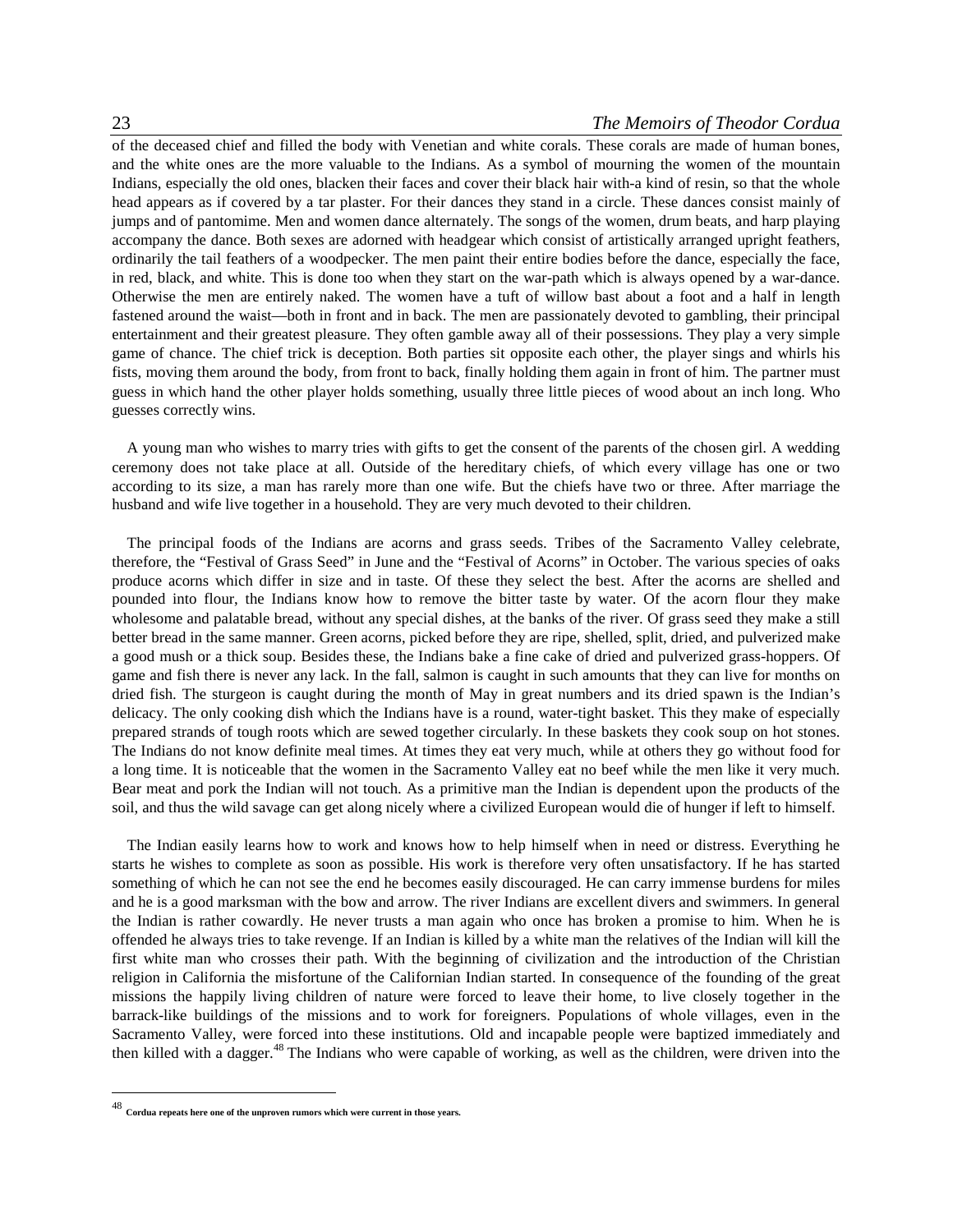### *The Pioneer of New Mecklenburg* 24

missions. When Sutter established himself in 1839 in the Sacramento Valley, new misfortune came upon these peaceful natives of the country. Their services were demanded immediately. Those who did not want to work were considered as enemies. With other tribes the field was taken against the hostile Indian. Declaration of war was not made. The villages were attacked usually before daybreak when everybody was still asleep. Neither old nor young was spared by the enemy, and often the Sacramento River was colored red by the blood of the innocent Indians, for these villages usually were situated at the banks of the rivers. During a campaign one section of the attackers fell upon the village by way of land. All the Indians of the attacked village naturally fled to find protection on the other bank of the river. But there they were awaited by the other half of the enemy and thus the unhappy people were shot and killed with rifles from both sides of the river. Seldom an Indian escaped such an attack, and those who were not murdered were captured. All children from six to fifteen years of age were usually taken by the greedy white people. The village was burned down and the few Indians who had escaped with their lives were left to their fate.<sup>49</sup> Sutter usually claimed the children as a payment for the cost of the war. They became regular commercial objects because the inhabitants of the coast preferred the Indians of the Sacramento Valley as servants, and paid good prices for them. In this way a regular trade of human beings developed. Gradually there came to our settlements rude hunters who had crossed over the Rocky Mountains. They were mostly vagabonds without feeling and character who had fled from the United States on account of some crime. These were the real enemies of the Indians. They have committed many atrocious deeds without being called to justice. Sutter had been appointed as Alcalde and Commander of the North by the Mexican Government. As such he should have been the protector of all people, but he often failed because of selfish interest. As fast as the immigration from the United States into California increased, just so rapidly the number of Indians in the country decreased. Where the Anglo-Saxon appears the redskin has to yield, says the American. He does not realize that the disappearance of The Indian is usually the consequence of the many diseases and vices which the white man brings along. By these the innocent and inexperienced natives are ruined, although it can not be denied that at the western boundary of the United States, in the Rocky Mountains, many tribes can still be found, being forced west by the young American nation. The Californian Indians could neither be driven out nor could they emigrate, because the neighboring Indians refused to admit them into their territories.

From my first appearance in California until my departure from this beautiful country I lived in peace with all the neighboring tribes in the valley as well as in the mountains. I could travel among them entirely alone and without fear of being annoyed whenever I wanted. Days and nights I have stayed with them without thinking of any danger. I have never participated in any of Sutter's campaigns against them, but have rather regretted these attacks. Only once, in the fall of 1846, was I forced to take up arms against a tribe which lived in the mountains about forty miles away from me. These were the Indians of the Luckno villages. They were hostile to the Indians who surrounded me and had stolen three horses and ten heads of cattle from me. As soon as my intention was known among the surrounding tribes all declared their willingness to participate in the campaign. With seven chiefs, about two hundred Indians, and two Europeans, Mr. Stevens, an old Holsteiner, and Mr. O'Fallan, an Irishman,  $^{50}$  I took the field against the Luckno villages in war-like fashion. We reached their places on the afternoon of the second day. At our approach there arose in the valley where the villages were situated such a ghastly war-cry of the enemy that it echoed in the mountains. In a few moments I was deserted by everybody and heard only the howl in the distance. To my great pleasure I soon found the two Europeans. Shortly after twilight my Indians brought in four prisoners, among them the first chief of the enemy. Stevens, in his rage, drew a long knife out of the scabbard and wanted to decapitate the chief. I asked him, however, to wait with the punishment until the next morning. He was satisfied therefore to tie the prisoners' hands behind their backs. We found skulls and skeletons of the stolen animals in the villages, which proved sufficiently that they were guilty and the confessions of the captured Indians confirmed everything. A tent was pitched for myself and my two companions and in front of it a large fire was lighted. The Indians camped in the open around small fires. The four prisoners sat at the fire near our tent and were strictly

 49 **The animosity which Cordua felt toward Sutter explains these obvious exaggerations.**

<sup>50</sup> **Probably William Stevens, who was at Sutter's Fort in 1847, and Jasper O'Farrel. The latter was an Irish surveyor who had come to California in 1843, in 1845 served as <b>Probably William Stevens, who was at Sutter's For** 

quartermaster in Sutter's force, from 1844-46 lived at San Rafael. and in 1847-48 became the official surveyor of the northern district and made the permanent street survey of San<br>Francisco. In 1848 he exchanged a Mann Co **County he was a claimant in 1852. He later served in the State senate and as State harbor commissioner, and died in San Francisco in 1875, at the age of 58. See also** *Quarterly* **of the Society of Calif. Pioneers, Vol. X, 1933, pp. 85-100.**